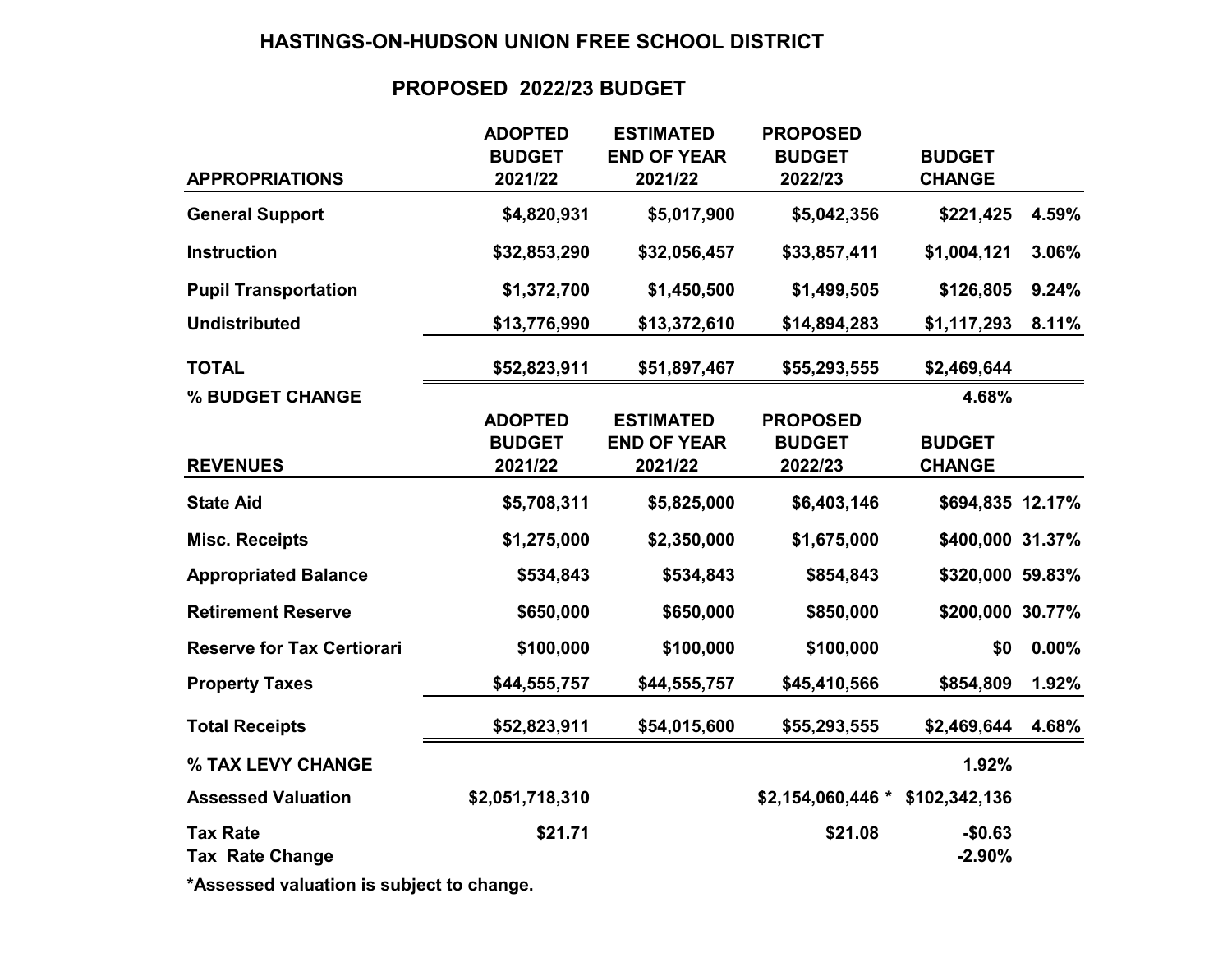| <b>FUNCTION</b> | <b>CATEGORY</b>                                    | 2021-22<br><b>ADOPTED</b><br><b>BUDGET</b> | 2021-22<br><b>ESTIMATED</b><br><b>END OF YEAR</b> | 2022-23<br><b>PROPOSED</b><br><b>BUDGET</b> | <b>ADMIN</b><br>2022-23 | <b>ED PROGRAM</b><br>2022-23 | <b>CAPITAL</b><br>2022-23 | <b>DOLLAR</b><br><b>INCREASE</b> | %<br>INC.      |
|-----------------|----------------------------------------------------|--------------------------------------------|---------------------------------------------------|---------------------------------------------|-------------------------|------------------------------|---------------------------|----------------------------------|----------------|
|                 |                                                    |                                            |                                                   |                                             |                         |                              |                           |                                  |                |
|                 |                                                    |                                            |                                                   |                                             |                         |                              |                           |                                  |                |
|                 | <b>GENERAL SUPPORT</b>                             |                                            |                                                   |                                             |                         |                              |                           |                                  |                |
|                 | <b>BOARD OF EDUCATION</b>                          |                                            |                                                   |                                             |                         |                              |                           |                                  |                |
| 1010.400        | <b>Contract Services</b>                           |                                            |                                                   |                                             |                         |                              |                           |                                  |                |
|                 | Conferences                                        | \$1,500                                    | \$1,500                                           | \$0                                         | \$0                     |                              |                           | (S1,500)                         | $(100.00\%)$   |
|                 | Memberships<br>Other Contract services             | \$18,000<br>\$2,500                        | \$19,500<br>\$3,000                               | \$19,500<br>\$2,500                         | \$19,500<br>\$2,500     |                              |                           | \$1,500<br>\$0                   | 8.33%<br>0.00% |
|                 |                                                    | \$22,000                                   | \$24,000                                          | \$22,000                                    | \$22,000                | \$0                          | \$0                       | \$0                              | 0.00%          |
| 1010.450        | Supplies                                           | \$200                                      | \$300                                             | \$200                                       | \$200                   | \$0                          | \$0                       | \$0                              | 0.00%          |
| 1010.490        | Services From BOCES/Policy/Board Docs              | \$11,500                                   | \$14,000                                          | \$11,500                                    | \$11,500                | \$0                          | \$0                       | \$0                              | 0.00%          |
| 1040.160        | <b>District Clerk</b>                              | \$17,850                                   | \$20,000                                          | \$20,400                                    | \$20,400                |                              |                           | \$2,550                          | 14.29%         |
| 1040.400        | <b>Contract Services</b><br><b>Voting Machines</b> | \$12,000                                   | \$10,000                                          | \$12,000                                    | \$12,000                |                              |                           | \$0                              | 0.00%          |
|                 |                                                    |                                            |                                                   |                                             |                         |                              |                           |                                  |                |
|                 | <b>TOTAL BOARD OF EDUCATION</b>                    | \$63,550                                   | \$68,300                                          | \$66,100                                    | \$66,100                | \$0                          | \$0                       | \$2,550                          | 4.01%          |
|                 |                                                    |                                            |                                                   |                                             |                         |                              |                           |                                  |                |
|                 | <b>CENTRAL ADMINISTRATION</b>                      |                                            |                                                   |                                             |                         |                              |                           |                                  |                |
| 1240.150        | Central Office Administration                      | \$252,960                                  | \$278,000                                         | \$285,000                                   | \$285,000               |                              |                           | \$32,040                         | 12.67%         |
| 1240.160        | Non-Instr. Salaries                                | \$110,333                                  | \$112,000                                         | \$112,000                                   | \$112,000               |                              |                           | \$1,667                          | 1.51%          |
| 1240.400        | <b>Contract Services</b>                           | \$8,000                                    | \$8,000                                           | \$4,500                                     | \$4,500                 |                              |                           | (\$3,500)                        | (43.75%)       |
| 1240.450        | Supplies                                           | \$2,000                                    | \$1,000                                           | \$1,000                                     | \$1,000                 |                              |                           | (\$1,000)                        | $(50.00\%)$    |
|                 | <b>TOTAL CHIEF SCHOOL ADMINISTRATOR</b>            | \$373,293                                  | \$399,000                                         | \$402,500                                   | \$402,500               | \$0                          | \$0                       | \$29,207                         | 7.82%          |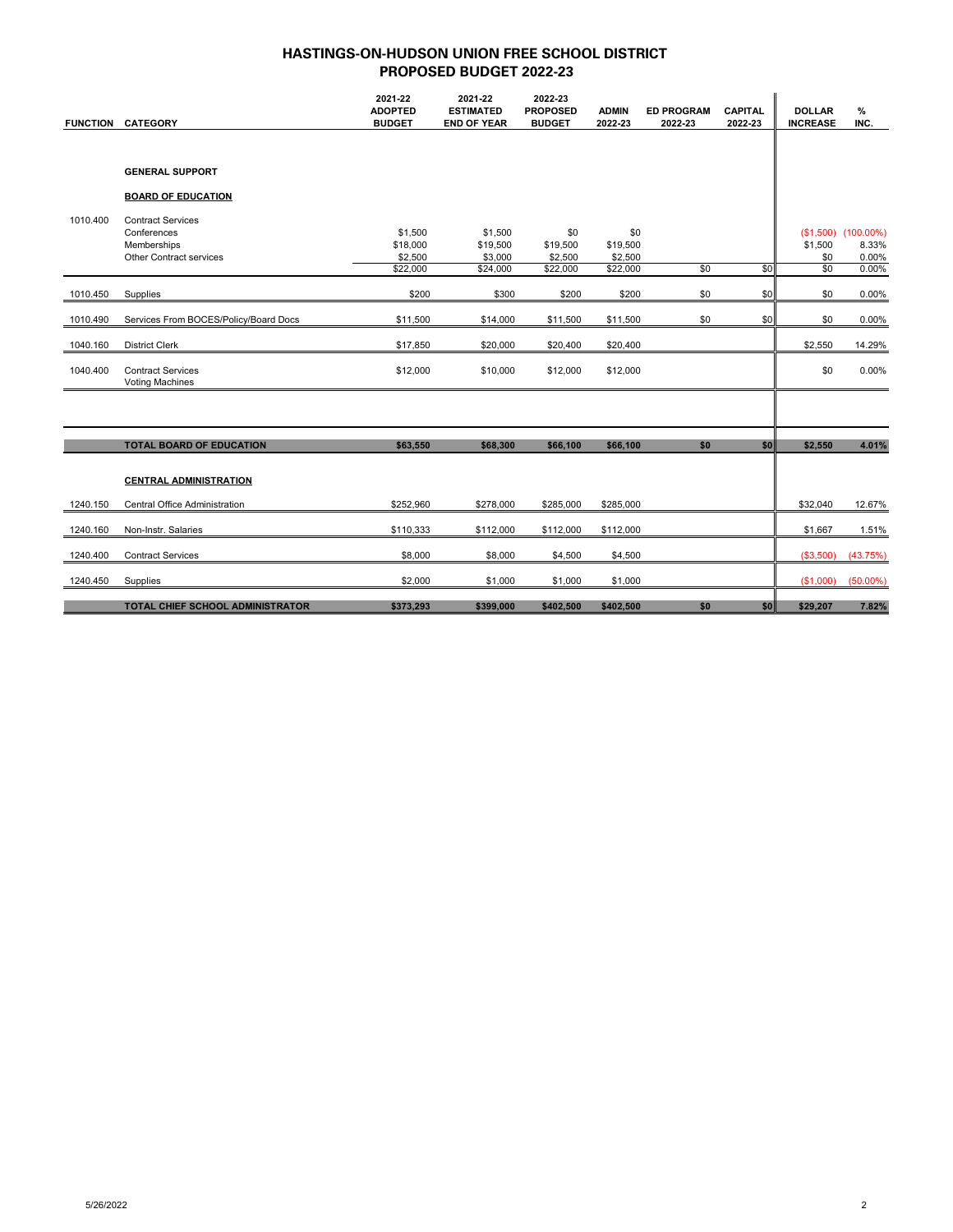| <b>FUNCTION</b> | <b>CATEGORY</b>                                                   | 2021-22<br><b>ADOPTED</b><br><b>BUDGET</b> | 2021-22<br><b>ESTIMATED</b><br><b>END OF YEAR</b> | 2022-23<br><b>PROPOSED</b><br><b>BUDGET</b> | <b>ADMIN</b><br>2022-23 | <b>ED PROGRAM</b><br>2022-23 | <b>CAPITAL</b><br>2022-23 | <b>DOLLAR</b><br><b>INCREASE</b> | %<br>INC.           |
|-----------------|-------------------------------------------------------------------|--------------------------------------------|---------------------------------------------------|---------------------------------------------|-------------------------|------------------------------|---------------------------|----------------------------------|---------------------|
|                 | <b>FINANCE</b>                                                    |                                            |                                                   |                                             |                         |                              |                           |                                  |                     |
|                 |                                                                   |                                            |                                                   |                                             |                         |                              |                           |                                  |                     |
| 1310.160        | <b>Business Non-Instructional Salaries</b>                        | \$550,385                                  | \$540,000                                         | \$560,544                                   | \$560,544               |                              |                           | \$10,159                         | 1.85%               |
| 1310.400        | <b>Contract Services</b>                                          |                                            |                                                   |                                             |                         |                              |                           |                                  |                     |
|                 | <b>Business Office</b><br>Third Party Administration (Omni & TSA) | \$32,000<br>\$6,500                        | \$32,000<br>\$5,000                               | \$31,000<br>\$6,500                         | \$31,000<br>\$6,500     |                              |                           | (\$1,000)<br>\$0                 | (3.13%)<br>0.00%    |
|                 | Investigation                                                     | \$0<br>\$38,500                            | \$0<br>\$37,000                                   | \$0<br>\$37,500                             | \$0<br>\$37,500         | \$0                          | \$0                       | \$0<br>(\$1,000)                 | 0.00%<br>$(2.60\%)$ |
| 1310.450        | Supplies                                                          | \$3,500                                    | \$4,000                                           | \$1,500                                     | \$1,500                 |                              |                           | (\$2,000)                        | (57.14%)            |
|                 |                                                                   |                                            |                                                   |                                             |                         |                              |                           |                                  |                     |
| 1310.490        | Services from BOCES (GASB actuary)                                | \$7,000                                    | \$6,500                                           | \$7,000                                     | \$7,000                 |                              |                           | \$0                              | 0.00%               |
| 1320.160        | Internal Claims Auditor                                           | \$6,200                                    | \$6,000                                           | \$6,250                                     | \$6,250                 |                              |                           | \$50                             | 0.81%               |
| 1320.400        | Auditing<br><b>External Auditor</b>                               | \$35,000                                   | \$36,500                                          | \$39,500                                    | \$39,500                |                              |                           | \$4,500                          | 12.86%              |
|                 | <b>Internal Auditor</b>                                           | \$29,000                                   | \$30,000                                          | \$29,000                                    | \$29,000                |                              |                           | \$0                              | 7.03%               |
|                 |                                                                   | \$64,000                                   | \$66,500                                          | \$68,500                                    | \$68,500                | \$0                          | \$0                       |                                  |                     |
| 1325.160        | Deputy Treasurer                                                  | \$7,332                                    | \$7,100                                           | \$7,479                                     | \$7,479                 |                              | \$0                       | \$147                            | 2.00%               |
|                 | <b>TOTAL FINANCE</b>                                              | \$676,917                                  | \$667,100                                         | \$688,773                                   | \$688,773               | \$0                          | \$0                       | \$11,856                         | 1.75%               |
|                 |                                                                   |                                            |                                                   |                                             |                         |                              |                           |                                  |                     |
|                 | <b>LEGAL</b>                                                      |                                            |                                                   |                                             |                         |                              |                           |                                  |                     |
| 1420.400        | Legal Representation                                              | \$50,000                                   | \$85,000                                          | \$70,000                                    | \$21,000                | \$49,000                     |                           | \$20,000                         | 40.00%              |
|                 | Litigation                                                        | \$115,000                                  | \$55,000                                          | \$75,000                                    |                         | \$75,000                     |                           | (\$40,000)                       | (34.78%)            |
|                 | <b>TOTAL LEGAL</b>                                                | \$165,000                                  | \$140,000                                         | \$145,000                                   | \$21,000                | \$124,000                    | \$0                       | ( \$20,000)                      | (12.12%)            |
|                 | <b>PERSONNEL</b>                                                  |                                            |                                                   |                                             |                         |                              |                           |                                  |                     |
| 1430.160        | Personnel Non-Instructional Salaries                              | \$86,000                                   | \$90,000                                          | \$89,500                                    |                         | \$89,500                     |                           | \$3,500                          | 4.07%               |
| 1430.400        | <b>Personnel Contract Services</b>                                | \$1,500                                    | \$1,000                                           | \$1,000                                     |                         | \$1,000                      |                           | (\$500)                          | (33.33%)            |
| 1430.450        | Supplies                                                          | \$1,000                                    | \$1,000                                           | \$500                                       | \$500                   |                              |                           | (\$500)                          | $(50.00\%)$         |
| 1430.490        | Services from BOCES                                               | \$37,000                                   | \$37,000                                          | \$35,000                                    | \$8,750                 | \$26,250                     |                           | (\$2,000)                        | (5.41%)             |
|                 | <b>TOTAL PERSONNEL</b>                                            | \$125,500                                  | \$129,000                                         | \$126,000                                   | \$9,250                 | \$116,750                    | \$0                       | \$500                            | 0.40%               |
|                 | <b>PUBLIC INFORMATION</b>                                         |                                            |                                                   |                                             |                         |                              |                           |                                  |                     |
| 1480.160        | <b>Public Information Salary</b>                                  | \$0                                        | \$0                                               | \$0                                         | \$0                     |                              |                           | \$0                              | 0.00%               |
| 1480.400        | Contract Services-Newsletter                                      | \$0                                        | \$0                                               | \$0                                         | \$0                     |                              |                           | \$0                              | 0.00%               |
| 1480.450        | Supplies                                                          | \$500                                      | \$500                                             | \$500                                       | \$500                   |                              |                           | \$0                              | 0.00%               |
| 1480.490        | Public Releations Contract-Services from BOCES                    | \$92,532                                   | \$108,000                                         | \$108,000                                   | \$108,000               |                              |                           | \$15,468                         | 16.72%              |
|                 | <b>TOTAL PUBLIC INFORMATION</b>                                   | \$93,032                                   | \$108,500                                         | \$108,500                                   | \$108,500               | \$0                          | \$0                       | \$15,468                         | 16.63%              |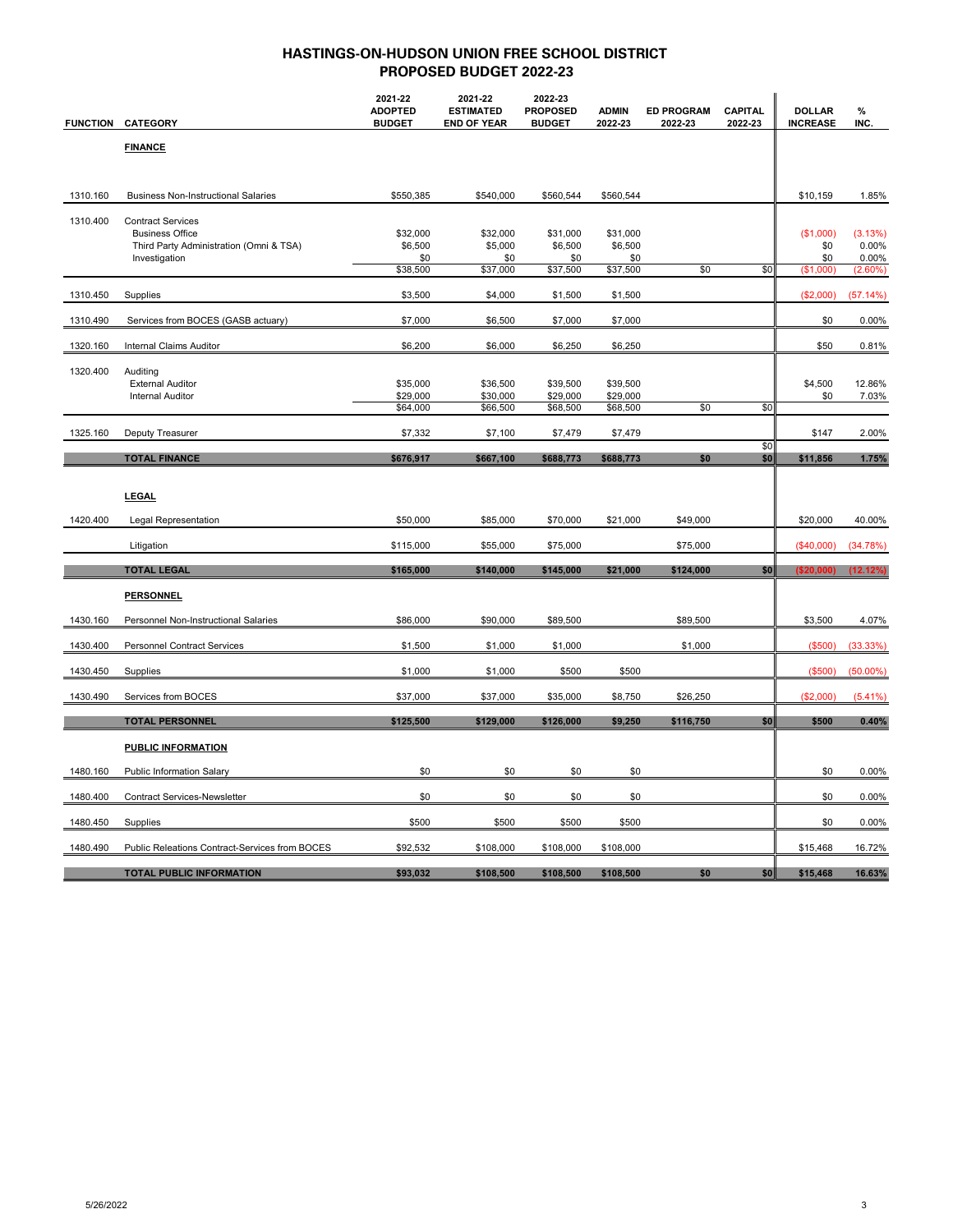| <b>FUNCTION</b> | <b>CATEGORY</b>                           | 2021-22<br><b>ADOPTED</b><br><b>BUDGET</b> | 2021-22<br><b>ESTIMATED</b><br><b>END OF YEAR</b> | 2022-23<br><b>PROPOSED</b><br><b>BUDGET</b> | <b>ADMIN</b><br>2022-23 | <b>ED PROGRAM</b><br>2022-23 | <b>CAPITAL</b><br>2022-23 | <b>DOLLAR</b><br><b>INCREASE</b> | %<br>INC.        |
|-----------------|-------------------------------------------|--------------------------------------------|---------------------------------------------------|---------------------------------------------|-------------------------|------------------------------|---------------------------|----------------------------------|------------------|
|                 | <b>OPERATIONS</b>                         |                                            |                                                   |                                             |                         |                              |                           |                                  |                  |
| 1620.160        | Non-Instr.Salaries<br>Overtime/Summer     | \$1,395,060<br>\$205,000                   | \$1,324,000<br>\$245,000                          | \$1,419,077<br>\$200,000                    |                         |                              | \$1,419,077<br>\$200,000  | \$24,017<br>( \$5,000)           | 1.72%<br>(2.44%) |
|                 |                                           | \$1,600,060                                | \$1,569,000                                       | \$1,619,077                                 | \$0                     | \$0                          | \$1,619,077               | \$19,017                         | 1.19%            |
| 1620.200        | Equipment                                 | \$12,000                                   | \$0                                               | \$7,500                                     |                         |                              | \$7,500                   | (\$4,500)                        | (37.50%)         |
| 1620.400        | <b>Contract Services</b>                  |                                            |                                                   |                                             |                         |                              |                           |                                  |                  |
|                 | <b>Construction Manager/Architect</b>     | \$15,000                                   | \$45,000                                          | \$30,000                                    |                         |                              | \$30,000                  | \$15,000                         | 100.00%          |
|                 | Maintenance Contract                      | \$82,200                                   | \$90,000                                          | \$85,000                                    |                         |                              | \$85,000                  | \$2,800                          | 3.41%            |
|                 | Fuel Oil/Gas                              | \$150,000                                  | \$190,000                                         | \$190,000                                   |                         |                              | \$190,000                 | \$40,000                         | 26.67%           |
|                 | Electricity                               | \$210,000                                  | \$280,000                                         | \$275,000                                   |                         |                              | \$275,000                 | \$65,000                         | 30.95%           |
|                 | Telephone                                 | \$15,000                                   | \$16,500                                          | \$18,000                                    |                         |                              | \$18,000                  | \$3,000                          | 20.00%           |
|                 | Water                                     | \$75,000                                   | \$78,000                                          | \$78,000                                    |                         |                              | \$78,000                  | \$3,000                          | 4.00%            |
|                 | <b>Unscheduled Repairs</b>                | \$25,000                                   | \$40,000                                          | \$25,000                                    |                         |                              | \$25,000                  | \$0                              | 0.00%            |
|                 |                                           | \$572,200                                  | \$739,500                                         | \$701,000                                   | \$0                     | \$0                          | \$701,000                 | \$128,800                        | 22.51%           |
| 1620.450        | Supplies                                  | \$135,000                                  | \$145,000                                         | \$135,000                                   |                         |                              | \$135,000                 | \$0                              | 0.00%            |
|                 | Supplies for COVID and PPE                | \$0                                        | \$0                                               | \$0                                         |                         |                              | \$0                       | \$0                              | 0.00%            |
| 1620.490        | <b>BOCES</b>                              |                                            |                                                   |                                             |                         |                              |                           |                                  |                  |
|                 | Telephone                                 | \$65,000                                   | \$75,000                                          | \$75,000                                    |                         |                              | \$75,000                  | \$10,000                         | 15.38%           |
|                 | Services                                  | \$65,000                                   | \$75,000                                          | \$60,000                                    |                         |                              | \$60,000                  | ( \$5,000)                       | (7.69%)          |
|                 |                                           | \$130,000                                  | \$150,000                                         | \$135,000                                   | \$0                     | \$0                          | \$135,000                 | \$5,000                          | 3.85%            |
|                 | <b>TOTAL OPERATIONS</b>                   |                                            |                                                   |                                             |                         | \$0                          |                           |                                  |                  |
|                 |                                           | \$2,449,260                                | \$2,603,500                                       | \$2,597,577                                 | \$0                     |                              | \$2,597,577               | \$148,317                        | 6.06%            |
|                 | <b>MAINTENANCE</b>                        |                                            |                                                   |                                             |                         |                              |                           |                                  |                  |
|                 |                                           |                                            |                                                   |                                             |                         |                              |                           |                                  |                  |
| 1621.160        | Non-Inst. Salaries                        | \$189.379                                  | \$185,000                                         | \$196.588                                   |                         |                              | \$196,588                 | \$7.209                          | 3.81%            |
|                 | Overtime                                  | \$22,000                                   | \$20,000                                          | \$23,000                                    |                         |                              | \$23,000                  | \$1,000                          | 4.55%            |
|                 |                                           | \$211,379                                  | \$205,000                                         | \$219,588                                   | \$0                     | \$0                          | \$219,588                 | \$8,209                          | 3.88%            |
| 1621.200        | Equipment                                 | \$0                                        | \$0                                               | \$0                                         |                         |                              | \$0                       | \$0                              | 0.00%            |
| 1621.400        | <b>Contract Services</b>                  |                                            |                                                   |                                             |                         |                              |                           | \$0                              | 0.00%            |
|                 | Grounds Upkeep                            | \$40,000                                   | \$40,000                                          | \$40,000                                    |                         |                              | \$40,000                  | \$0                              | 0.00%            |
|                 | Repair District-Wide                      | \$24,000                                   | \$35,000                                          | \$25,000                                    |                         |                              | \$25,000                  | \$1,000                          | 4.17%            |
|                 | Alarm System                              | \$12,500                                   | \$15,000                                          | \$15,000                                    |                         |                              | \$15,000                  | \$2,500                          | 20.00%           |
|                 | <b>Building Repairs</b>                   | \$20,000                                   | \$35,000                                          | \$20,000                                    |                         |                              | \$20,000                  | \$0                              | 0.00%            |
|                 | <b>Boiler System</b>                      | \$20,500                                   | \$20,500                                          | \$20,500                                    |                         |                              | \$20,500                  | \$0                              | 0.00%            |
|                 |                                           | \$117,000                                  | \$145,500                                         | \$120,500                                   | \$0                     | \$0                          | \$120,500                 | \$3,500                          | 2.99%            |
|                 | <b>TOTAL MAINTENANCE</b>                  | \$328,379                                  | \$350,500                                         | \$340,088                                   | \$0                     | \$0                          | \$340,088                 | \$11,709                         | 3.57%            |
|                 |                                           |                                            |                                                   |                                             |                         |                              |                           |                                  |                  |
|                 | <b>TOTAL MAINTENANCE &amp; OPERATIONS</b> | \$2,777,639                                | \$2,954,000                                       | \$2,937,665                                 | \$0                     | \$0                          | \$2,937,665               | \$160,026                        | 5.76%            |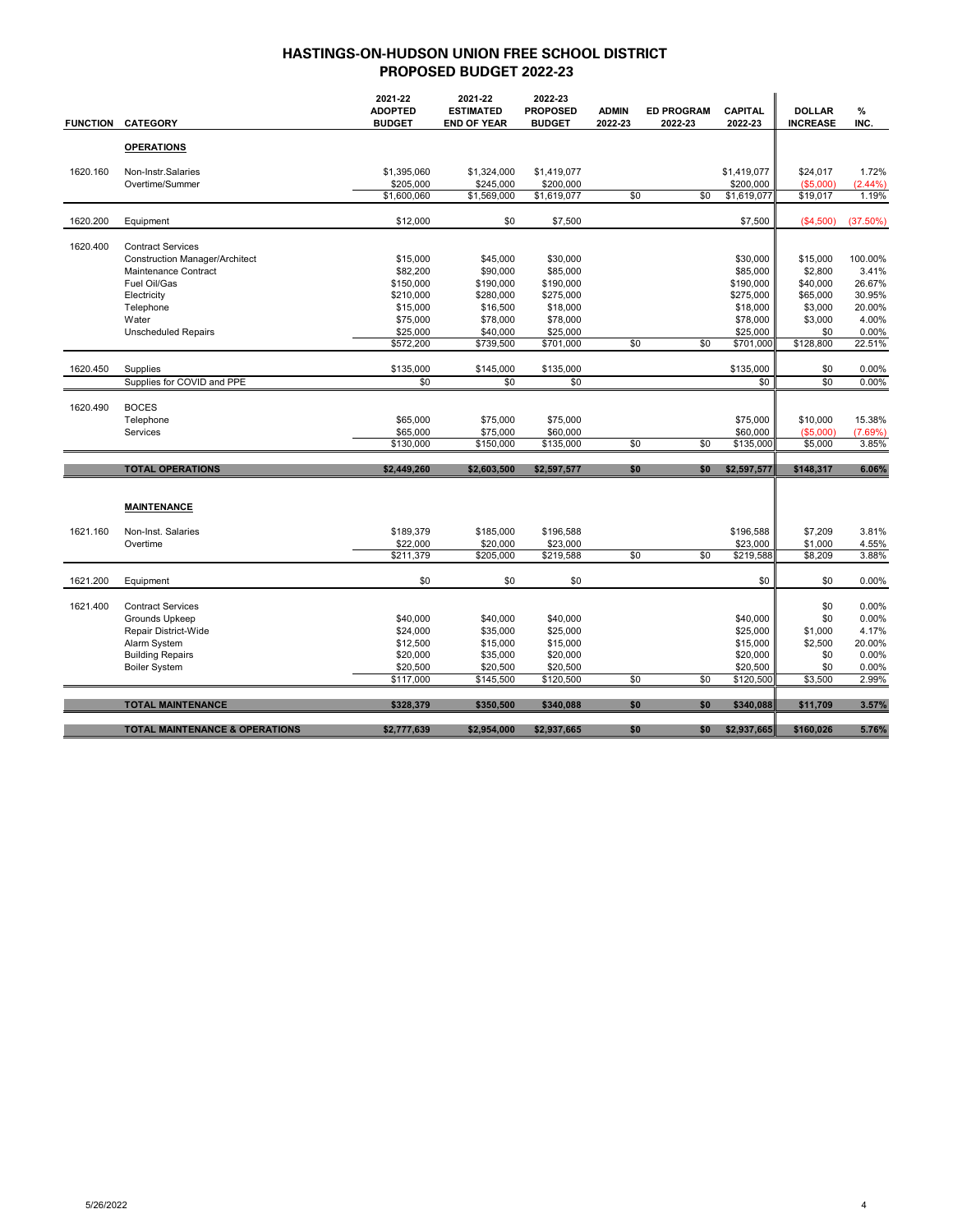|                 |                                     | 2021-22<br><b>ADOPTED</b> | 2021-22<br><b>ESTIMATED</b> | 2022-23<br><b>PROPOSED</b> | <b>ADMIN</b> | <b>ED PROGRAM</b> | <b>CAPITAL</b> | <b>DOLLAR</b>   | %       |
|-----------------|-------------------------------------|---------------------------|-----------------------------|----------------------------|--------------|-------------------|----------------|-----------------|---------|
| <b>FUNCTION</b> | <b>CATEGORY</b>                     | <b>BUDGET</b>             | <b>END OF YEAR</b>          | <b>BUDGET</b>              | 2022 23      | 2022-23           | 2022-23        | <b>INCREASE</b> | INC.    |
|                 | <b>SPECIAL ITEMS</b>                |                           |                             |                            |              |                   |                |                 |         |
| 1910.400        | Insurance                           | \$207,000                 | \$207,000                   | \$215,000                  | \$215,000    |                   |                | \$8,000         | 3.86%   |
| 1950.400        | Assessments: Greenburgh             | \$32,000                  | \$29,000                    | \$30,000                   | \$30,000     |                   |                | (\$2,000)       | (6.25%) |
| 1950.405        | Dual Residency<br>Assessment:       | \$35,000                  | \$36,000                    | \$36,700                   |              | \$36,700          |                | \$1,700         | 4.86%   |
| 1964.400        | Refund of Real Property Tax         | \$0                       | \$0                         | \$0                        | \$0          |                   |                | \$0             | 0.00%   |
| 1981.490        | <b>BOCES Administrative Charges</b> | \$272,000                 | \$280,000                   | \$286,118                  | \$286,118    |                   |                | \$14,118        | 5.19%   |
|                 | <b>TOTAL SPECIAL ITEMS</b>          | \$546,000                 | \$552,000                   | \$567,818                  | \$531,118    | \$36,700          | \$0            | \$21,818        | 4.00%   |
|                 |                                     |                           |                             |                            |              |                   |                |                 |         |
|                 | <b>TOTAL GENERAL SUPPORT</b>        | \$4,820,931               | \$5.017.900                 | \$5,042,356                | \$1,827,241  | \$277,450         | \$2,937,665    | \$221,425       | 4.59%   |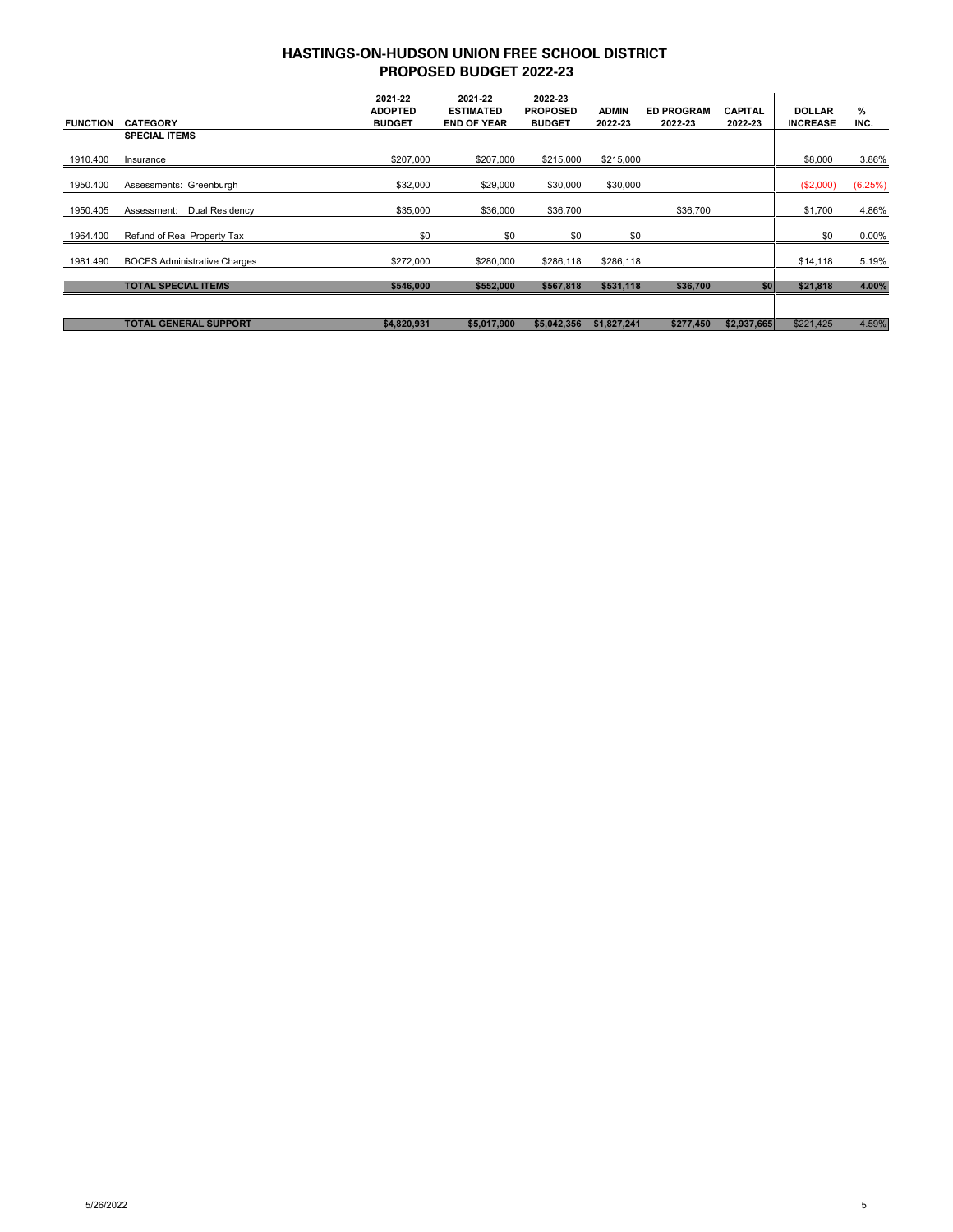| <b>FUNCTION</b> | <b>CATEGORY</b>                                     | 2021-22<br><b>ADOPTED</b><br><b>BUDGET</b> | 2021-22<br><b>ESTIMATED</b><br><b>END OF YEAR</b> | 2022-23<br><b>PROPOSED</b><br><b>BUDGET</b> | <b>ADMIN</b><br>2022-23 | <b>ED PROGRAM</b><br>2022-23 | <b>CAPITAL</b><br>2022-23 | <b>DOLLAR</b><br><b>INCREASE</b> | $\%$<br>INC. |
|-----------------|-----------------------------------------------------|--------------------------------------------|---------------------------------------------------|---------------------------------------------|-------------------------|------------------------------|---------------------------|----------------------------------|--------------|
|                 |                                                     |                                            |                                                   |                                             |                         |                              |                           |                                  |              |
|                 |                                                     |                                            |                                                   |                                             |                         |                              |                           |                                  |              |
|                 | <b>CURRICULUM DEVELOPMENT</b>                       |                                            |                                                   |                                             |                         |                              |                           |                                  |              |
| 2010.150        | Assistant Superintendent of Curriculum, Instruction | \$191,250                                  | \$198,500                                         | \$202,014                                   | \$202,014               |                              |                           | \$10,764                         | 5.63%        |
| 2010.160        | Non-Instructional Salary                            | \$60,107                                   | \$60,107                                          | \$62,000                                    | \$62,000                |                              |                           | \$1,893                          | 3.15%        |
| 2010.400        | Assistant Superintendent of CI -Contractual         | \$8,500                                    | \$4,500                                           | \$3,000                                     | \$3,000                 |                              |                           | (\$5,500)                        | (64.71%)     |
| 2010.450        | Assistant Superintendent of CI -Supplies            | \$5,000                                    | \$3,500                                           | \$1,500                                     | \$1,500                 |                              |                           | (\$3,500)                        | $(70.00\%)$  |
|                 | <b>TOTAL CURRICULUM DEVELOPMENT</b>                 | \$264,857                                  | \$266,607                                         | \$268,514                                   | \$268,514               | \$0                          | \$0                       | \$3,657                          | 1.38%        |
|                 |                                                     |                                            |                                                   |                                             |                         |                              |                           |                                  |              |
|                 | <b>SUPERVISION</b>                                  |                                            |                                                   |                                             |                         |                              |                           |                                  |              |
| 2020.150        | Professional                                        | \$1,005,132                                | \$1,020,000                                       | \$1,064,072                                 | \$1,064,072             |                              |                           | \$58,940                         | 5.86%        |
| 2020.160        | Non-Instructional Salaries                          | \$386,186                                  | \$401,000                                         | \$412,675                                   | \$412,675               |                              |                           | \$26,489                         | 6.86%        |
| 2020.160        | Clerical subs/nurse subs/TA Subs                    | \$27,000                                   | \$30,000                                          | \$25,000                                    | \$25,000                |                              |                           | (\$2,000)                        | (7.41%)      |
|                 | Total - Non Instructional                           | \$413,186                                  | \$431,000                                         | \$437,675                                   | \$437,675               | \$0                          | \$0                       | \$24,489                         | 5.93%        |
| 2020.400        | <b>Contract Services</b>                            |                                            |                                                   |                                             |                         |                              |                           |                                  |              |
|                 | Elementary                                          | \$2,500                                    | \$2,500                                           | \$2,000                                     | \$2,000                 |                              |                           | (\$500)                          | $(20.00\%)$  |
|                 | Middle School                                       | \$6,000                                    | \$5,000                                           | \$4,000                                     | \$4,000                 |                              |                           | (\$2,000)                        | (33.33%)     |
|                 | <b>High School</b>                                  | \$8,000                                    | \$7,000                                           | \$5,000                                     | \$5,000                 |                              |                           | (\$3,000)                        | (37.50%)     |
|                 |                                                     | \$16,500                                   | \$14,500                                          | \$11,000                                    | \$11,000                | \$0                          | \$0                       | (\$5,500)                        | (33.33%)     |
| 2020.450        | Supplies                                            |                                            |                                                   |                                             |                         |                              |                           |                                  |              |
|                 | Elementary                                          | \$10,000                                   | \$6,500                                           | \$7,000                                     | \$7,000                 |                              |                           | (\$3,000)                        | $(30.00\%)$  |
|                 | Middle School                                       | \$1,800                                    | \$1,500                                           | \$1,000                                     | \$1,000                 |                              |                           | (\$800)                          | $(44.44\%)$  |
|                 | <b>High School</b>                                  | \$9,000                                    | \$7,000                                           | \$6,000                                     | \$6,000                 |                              |                           | (\$3,000)                        | (33.33%)     |
|                 |                                                     | \$20,800                                   | \$15,000                                          | \$14,000                                    | \$14,000                | \$0                          | \$0                       | (S6, 800)                        | (32.69%)     |
|                 | <b>TOTAL SUPERVISION</b>                            | \$1,455,618                                | \$1,480,500                                       | \$1,526,747                                 | \$1,526,747             | \$0                          | \$0                       | \$71,129                         | 4.89%        |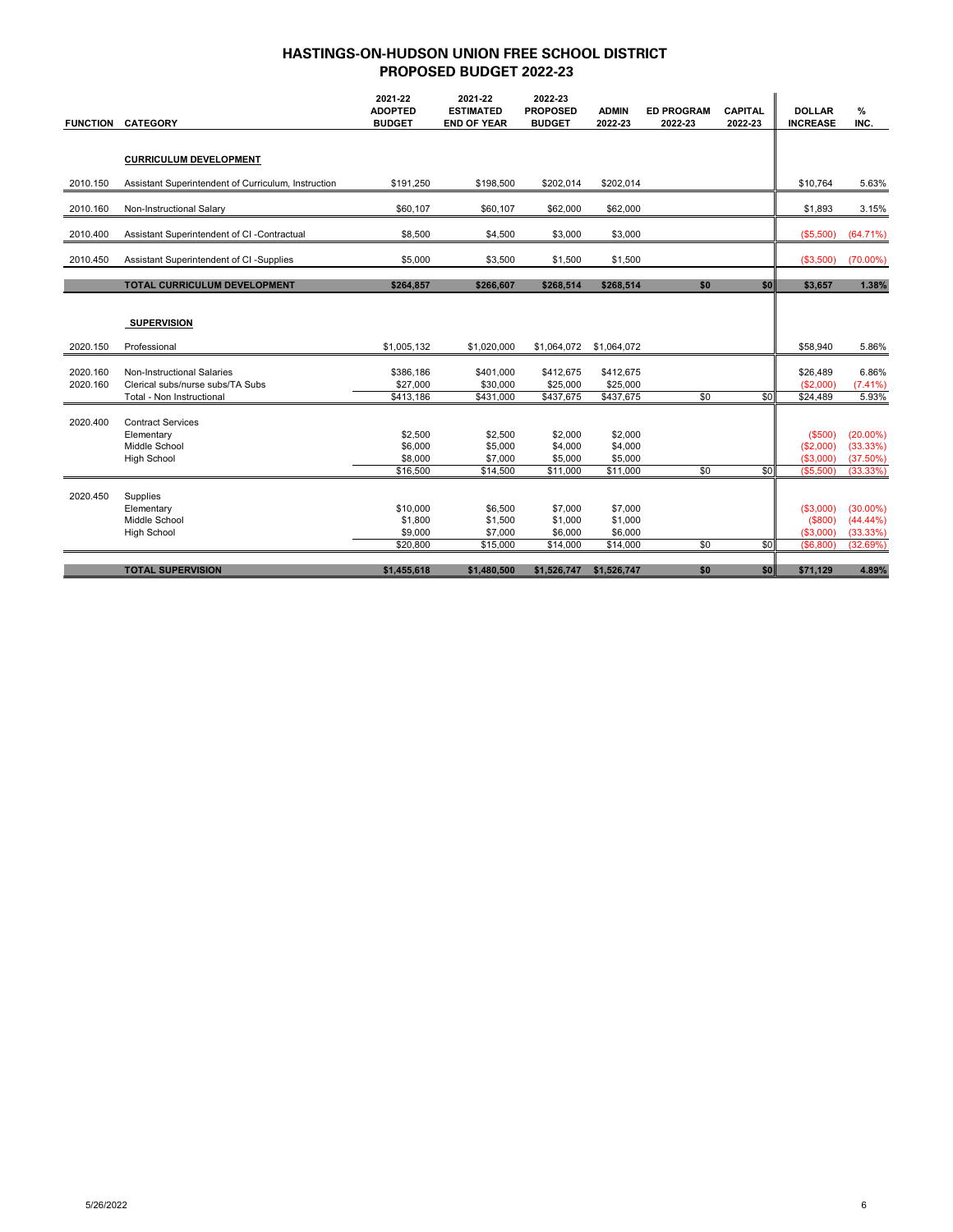| <b>FUNCTION</b> | <b>CATEGORY</b>                                     | 2021-22<br><b>ADOPTED</b><br><b>BUDGET</b> | 2021-22<br><b>ESTIMATED</b><br><b>END OF YEAR</b> | 2022-23<br><b>PROPOSED</b><br><b>BUDGET</b> | <b>ADMIN</b><br><b>ED PROGRAM</b><br>2022-23<br>2022-23 | <b>CAPITAL</b><br>2022-23 | <b>DOLLAR</b><br><b>INCREASE</b> | %<br>INC.             |
|-----------------|-----------------------------------------------------|--------------------------------------------|---------------------------------------------------|---------------------------------------------|---------------------------------------------------------|---------------------------|----------------------------------|-----------------------|
|                 | <b>TEACHING</b>                                     |                                            |                                                   |                                             |                                                         |                           |                                  |                       |
| 2110.120        | K-6 Instructional Salaries                          | \$6,630,793                                | \$6,415,000                                       | \$6,607,068                                 | \$6,607,068                                             |                           | (\$23,725)                       | (0.36%)               |
|                 |                                                     |                                            |                                                   |                                             |                                                         |                           |                                  |                       |
| 2110.130        | 7-12 Instructional Salaries/Chairperson             | \$8,345,259                                | \$8,065,000                                       | \$8,326,070                                 | \$8,326,070                                             |                           | (\$19, 189)                      | (0.23%)               |
| 2110.140        | Substitutes                                         | \$195,000                                  | \$265,000                                         | \$230,000                                   | \$230,000                                               |                           | \$35,000                         | 17.95%                |
| 2110.141        | Leave Replacements                                  | \$200,000                                  | \$180,000                                         | \$200,000                                   | \$200,000                                               |                           | \$0                              | 0.00%                 |
| 2110.142        | Teacher Coverage Pay                                | \$0                                        | \$40,000                                          | \$0                                         | \$0                                                     |                           | \$0                              | 0.00%                 |
| 2110.150        | Curriculum Development                              | \$40,000                                   | \$40,000                                          | \$25,000                                    | \$25,000                                                |                           | (\$15,000)                       | (37.50%)              |
| 2110.151        | Staff Development                                   | \$30,000                                   | \$20,000                                          | \$25,000                                    | \$25,000                                                |                           | (\$5,000)                        | (16.67%)              |
| 2110.152        | Summer services/Meeting attendance                  | \$0                                        | \$36,000                                          | \$30,000                                    | \$30,000                                                |                           | \$30,000                         | 0.00%                 |
|                 |                                                     |                                            |                                                   |                                             |                                                         |                           |                                  |                       |
| 2110.160        | Non-Instructional Salaries                          | \$469,506                                  | \$485,000                                         | \$502,138                                   | \$502,138                                               |                           | \$32,632                         | 6.95%                 |
| 2110.200        | Equipment- Furniture                                | \$50,000                                   | \$50,000                                          | \$20,000                                    | \$20,000                                                |                           | ( \$30,000)                      | $(60.00\%)$           |
|                 | Equipment-Elementary                                | \$0                                        | \$0                                               | \$0                                         | \$0                                                     |                           | \$0                              | 0.00%                 |
|                 | Equipment-Middle School                             | \$0                                        | \$0                                               | \$0                                         | \$0                                                     |                           | \$0                              | 0.00%                 |
|                 | Equipment-High School                               | \$0                                        | \$0                                               | \$0                                         | \$0                                                     |                           | \$0                              | 0.00%                 |
|                 |                                                     | \$50,000                                   | \$50,000                                          | \$20,000                                    | \$0<br>\$20,000                                         | \$0                       | (\$30,000)                       | $(60.00\%)$           |
| 2110.400        | <b>Contract Services</b>                            |                                            |                                                   |                                             |                                                         |                           |                                  |                       |
|                 | Race Matters Committee                              | \$25,000                                   | \$25,000                                          | \$25,000                                    | \$25,000                                                |                           | \$0                              | 0.00%                 |
|                 | <b>Strategic Planning</b>                           | \$0                                        | \$0                                               | \$25,000                                    | \$25,000                                                |                           | \$25,000                         | 0.00%                 |
|                 | Translating                                         | \$10,000                                   | \$3,000                                           | \$5,000                                     | \$5,000                                                 |                           | (\$5,000)                        | $(50.00\%)$           |
|                 | Cafeteria Service                                   | \$0                                        | \$0                                               | \$0                                         | \$0                                                     |                           | \$0                              | 0.00%                 |
|                 | Elementary                                          | \$9,000                                    | \$5,000                                           | \$5,000                                     | \$5,000                                                 |                           | (S4.000)                         | $(44.44\%)$           |
|                 | Middle School Departments                           | \$22,113                                   | \$8,000                                           | \$18,000                                    | \$18,000                                                |                           | (\$4, 113)                       | $(18.60\%)$           |
|                 | <b>High School</b>                                  |                                            |                                                   |                                             |                                                         |                           |                                  |                       |
|                 | Departments                                         | \$24,650                                   | \$18,500                                          | \$20,000                                    | \$20,000                                                |                           | (\$4,650)                        | (18.86%)              |
|                 | Graduation                                          | \$16,000                                   | \$14,750                                          | \$16,000                                    | \$16,000                                                |                           | \$0                              | 0.00%                 |
|                 | Handbook                                            | \$3,500                                    | \$3,500                                           | \$3,500                                     | \$3,500                                                 |                           | \$0                              | 0.00%                 |
|                 | Mentorina                                           | \$2,600                                    | \$2.000                                           | \$2.000                                     | \$2,000                                                 |                           | $($ \$600)                       | (23.08%)              |
|                 | <b>Tristate Consortium</b>                          | \$12,000                                   | \$10,000                                          | \$12,000                                    | \$12,000                                                |                           | \$0                              | 0.00%                 |
|                 | Sup't Conference Days                               | \$5,000                                    | \$0                                               | \$0                                         | \$0                                                     |                           | (\$5,000)                        | $(100.00\%)$          |
|                 | Staff Development/Conferences                       | \$37,000                                   | \$28,000                                          | \$25,000                                    | \$25,000                                                |                           | (\$12,000)                       | (32.43%)              |
|                 | Arts in Education                                   | \$6,500                                    | \$2,000                                           | \$6,500                                     | \$6,500                                                 |                           | \$0                              | 0.00%                 |
|                 | Westchester Teacher Center                          | \$17,000                                   | \$16,800                                          | \$17,000                                    | \$17,000                                                |                           | \$0                              | 0.00%                 |
|                 | <b>Outside Education Evaluator</b>                  | \$5,000                                    | \$2,000<br>\$5,000                                | \$0                                         | \$0                                                     |                           | (S5,000)                         | $(100.00\%)$<br>0.00% |
|                 | Cultural Arts Program<br><b>Annual Cost Copiers</b> | \$5,000<br>\$180,000                       | \$170,000                                         | \$5,000<br>\$160,000                        | \$5,000<br>\$160,000                                    |                           | \$0<br>(\$20,000)                | $(11.11\%)$           |
|                 | <b>District Mailing</b>                             | \$10,000                                   | \$8,000                                           | \$10,000                                    | \$10,000                                                |                           | \$0                              | 0.00%                 |
|                 | Equipment (Printing/Mailing)                        | \$7,000                                    | \$7,000                                           | \$7,000                                     | \$7,000                                                 |                           | \$0                              | 0.00%                 |
|                 | <b>School Security</b>                              | \$270,000                                  | \$260,000                                         | \$270,000                                   | \$270,000                                               |                           | \$0                              | 0.00%                 |
|                 |                                                     | \$667,363                                  | \$588,550                                         | \$632,000                                   | \$0<br>\$632,000                                        | \$0                       | (\$35,363)                       | $(5.30\%)$            |
|                 |                                                     |                                            |                                                   |                                             |                                                         |                           |                                  |                       |
| 2110.450        | Supplies                                            |                                            |                                                   |                                             |                                                         |                           |                                  |                       |
|                 | Paper- District Copiers-supplies                    | \$30,000                                   | \$30,000                                          | \$30,000                                    | \$30,000                                                |                           | \$0                              | 0.00%                 |
|                 | Elementary                                          | \$59,900                                   | \$51.000                                          | \$48.100                                    | \$48,100                                                |                           | (\$11,800)                       | (19.70%)              |
|                 | Middle School                                       | \$52,671                                   | \$35,000                                          | \$49,453                                    | \$49,453                                                |                           | (\$3,218)                        | $(6.11\%)$            |
|                 | <b>High School</b>                                  | \$58,620                                   | \$48,000                                          | \$59,515                                    | \$59,515                                                |                           | \$895                            | 1.53%                 |
|                 |                                                     | \$201,191                                  | \$164,000                                         | \$187,068                                   | \$0<br>\$187,068                                        | \$0                       | (\$14, 123)                      | (7.02%)               |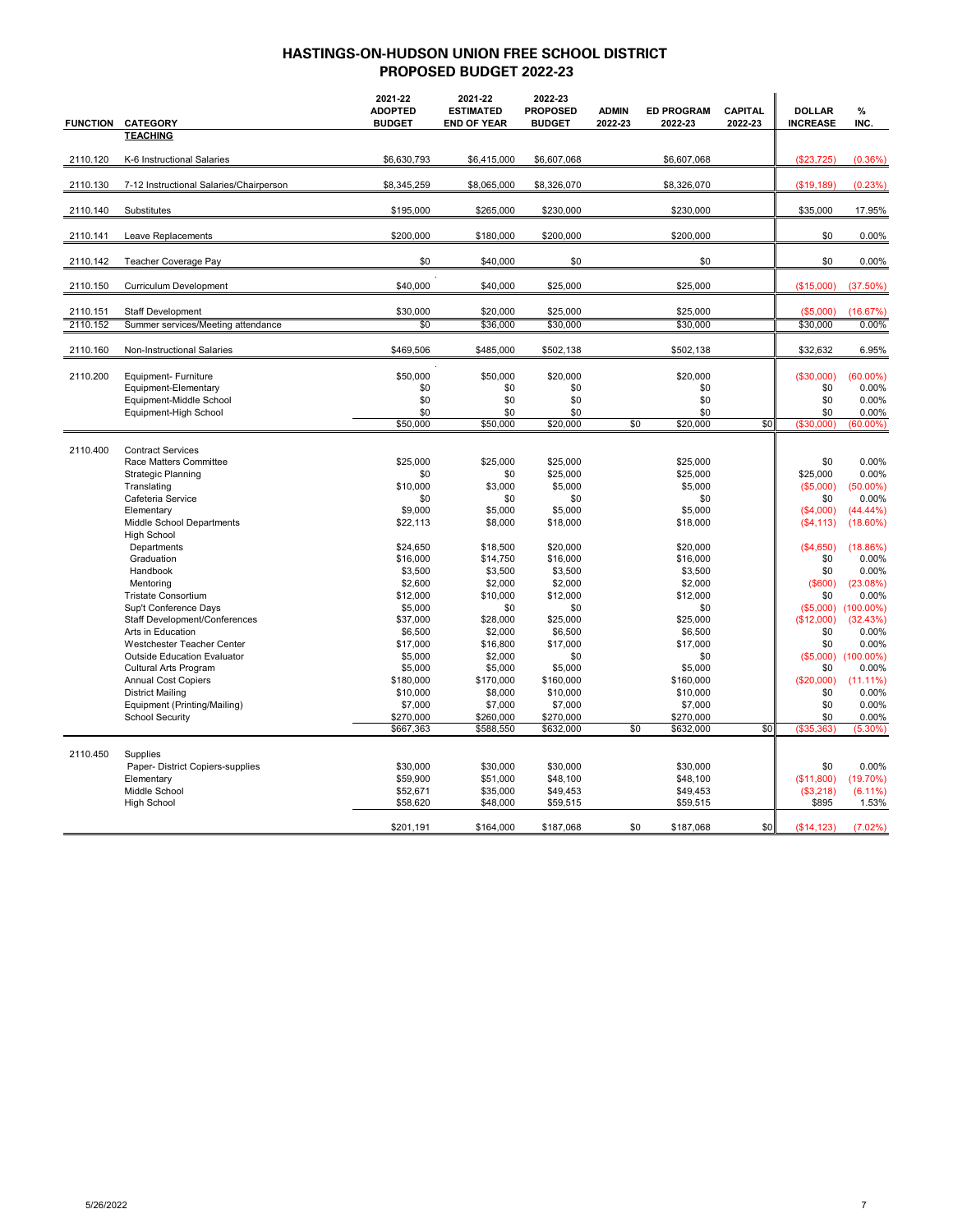| <b>FUNCTION</b> | <b>CATEGORY</b>                              | 2021-22<br><b>ADOPTED</b><br><b>BUDGET</b> | 2021-22<br><b>ESTIMATED</b><br><b>END OF YEAR</b> | 2022-23<br><b>PROPOSED</b><br><b>BUDGET</b> | <b>ADMIN</b><br>2022-23 | <b>ED PROGRAM</b><br>2022-23 | <b>CAPITAL</b><br>2022-23 | <b>DOLLAR</b><br><b>INCREASE</b> | %<br>INC.  |
|-----------------|----------------------------------------------|--------------------------------------------|---------------------------------------------------|---------------------------------------------|-------------------------|------------------------------|---------------------------|----------------------------------|------------|
| 2110.480        | Textbooks                                    |                                            |                                                   |                                             |                         |                              |                           |                                  |            |
|                 | Elementary                                   | \$38,000                                   | \$30,000                                          | \$40,000                                    |                         | \$40,000                     |                           | \$2,000                          | 5.26%      |
|                 | Middle School                                | \$60,952                                   | \$45,000                                          | \$21,837                                    |                         | \$21,837                     |                           | $($ \$39,115)                    | (64.17%)   |
|                 | <b>High School</b>                           | \$27,781                                   | \$20,000                                          | \$26,881                                    |                         | \$26,881                     |                           | (\$900)                          | $(3.24\%)$ |
|                 | Non-Public                                   | \$12,000                                   | \$12,000                                          | \$12,000                                    |                         | \$12,000                     |                           | \$0                              | $0.00\%$   |
|                 |                                              | \$138,733                                  | \$107,000                                         | \$100,718                                   | \$0                     | \$100,718                    | \$0                       | (\$38,015)                       | (27.40%)   |
| 2110.490        | <b>BOCES</b>                                 |                                            |                                                   |                                             |                         |                              |                           |                                  |            |
|                 | <b>ELA Professional Development</b>          | \$35,000                                   | \$45,000                                          | \$30,000                                    |                         | \$30,000                     |                           | $($ \$5,000)                     | (14.29%)   |
|                 | <b>Translating Contractual</b>               | \$0                                        | \$0                                               | \$0                                         |                         | \$0                          |                           | \$0                              | $0.00\%$   |
|                 | <b>BOCES Staff Development</b>               | \$97,400                                   | \$85,000                                          | \$95,000                                    |                         | \$95,000                     |                           | (S2,400)                         | (2.46%)    |
|                 | Residency Investigation - Services           | \$5,000                                    | \$5,500                                           | \$5,000                                     |                         | \$5,000                      |                           | \$0                              | 0.00%      |
|                 | Information and Administrative Mgt. Services | \$100,000                                  | \$105,000                                         | \$105,000                                   |                         | \$105,000                    |                           | \$5,000                          | 5.00%      |
|                 |                                              | \$237,400                                  | \$240,500                                         | \$235,000                                   | \$0                     | \$235,000                    | \$0                       | (\$2,400)                        | $(1.01\%)$ |
|                 |                                              |                                            |                                                   |                                             |                         |                              |                           |                                  |            |
|                 | <b>TOTAL TEACHING</b>                        | \$17,205,245                               | \$16,696,050                                      | \$17,120,062                                | \$0                     | \$17,120,062                 | \$0                       | ( \$85, 183)                     | $(0.50\%)$ |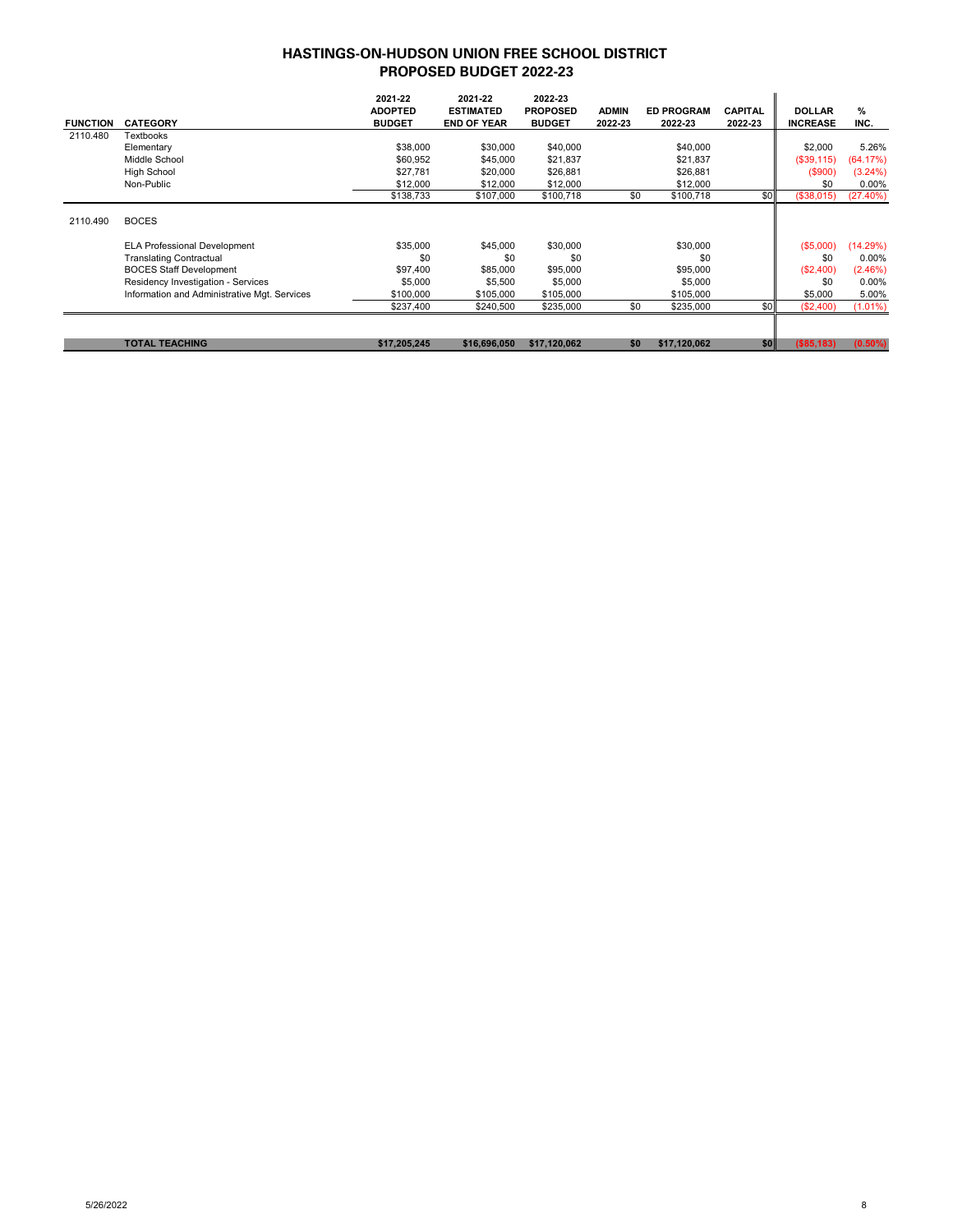|                 |                                                                  | 2021-22<br><b>ADOPTED</b> | 2021-22<br><b>ESTIMATED</b> | 2022-23<br><b>PROPOSED</b> | <b>ADMIN</b> | <b>ED PROGRAM</b>  | <b>CAPITAL</b> | <b>DOLLAR</b>       | %                |
|-----------------|------------------------------------------------------------------|---------------------------|-----------------------------|----------------------------|--------------|--------------------|----------------|---------------------|------------------|
| <b>FUNCTION</b> | <b>CATEGORY</b>                                                  | <b>BUDGET</b>             | <b>END OF YEAR</b>          | <b>BUDGET</b>              | 2022-23      | 2022-23            | 2022-23        | <b>INCREASE</b>     | INC.             |
|                 | <b>SPECIAL EDUCATION</b>                                         |                           |                             |                            |              |                    |                |                     |                  |
| 2250.150        | <b>Instructional Salaries</b>                                    | \$4,243,390               | \$4,100,000                 | \$4,323,330                |              | \$4,323,330        |                | \$79,940            | 1.88%            |
| 2250.150        | Instructional Salary- Teaching Assistants                        | \$657,178                 | \$775,000                   | \$557,906                  |              | \$557,906          |                | (\$99,272)          | $(15.11\%)$      |
| 2250.160        | Non-Instructional Salary                                         | \$729,135                 | \$800,000                   | \$800,724                  |              | \$800,724          |                | \$71,589            | 9.82%            |
| 2250.200        | Equipment                                                        | \$15,000                  | \$5,000                     | \$30,000                   |              | \$30,000           |                | \$15,000            | 100.00%          |
| 2250.400        | <b>Contract Services</b>                                         |                           |                             |                            |              |                    |                |                     |                  |
|                 | District (includes District based related services)              | \$662.796                 | \$615,000                   | \$1,043,862                |              | \$1,043,862        |                | \$381,066           | 57.49%           |
|                 |                                                                  | \$662,796                 | \$615,000                   | \$1,043,862                | \$0          | \$1,043,862        | \$0            | \$381,066           | 57.49%           |
| 2250.450        | Supplies                                                         |                           |                             |                            |              |                    |                |                     |                  |
|                 | <b>Special Education</b>                                         | \$28,050                  | \$18,500                    | \$32,400                   |              | \$32,400           |                | \$4,350             | 15.51%           |
|                 |                                                                  | \$28,050                  | \$18,500                    | \$32,400                   | \$0          | \$32,400           | \$0            | $\overline{$4,350}$ | 15.51%           |
| 2250.470        | <b>Tuition and Related Services</b><br><b>County Maintenance</b> | \$1,558,000               | \$1,300,000                 | \$1,415,360                |              | \$1,415,360<br>\$0 |                | (\$142,640)<br>\$0  | (9.16%)<br>0.00% |
|                 | <b>Homebound Tutoring</b>                                        | \$15,000                  | \$5,000                     | \$15,000                   |              | \$15,000           |                | \$0                 | 0.00%            |
|                 | Settlements                                                      | \$350,000                 | \$400,000                   | \$250,000                  |              | \$250,000          |                | (\$100,000)         | (28.57%)         |
|                 |                                                                  | \$1,923,000               | \$1,705,000                 | \$1,680,360                | \$0          | \$1,680,360        | \$0            | (\$242,640)         | (12.62%)         |
| 2250.480        | Textbooks                                                        | \$0                       | \$5,000                     | \$0                        |              | \$0                |                | \$0                 | 0.00%            |
|                 |                                                                  | \$0                       | \$5,000                     | \$0                        | \$0          | \$0                | \$0            | \$0                 | 0.00%            |
| 2250.490        | <b>BOCES</b>                                                     |                           |                             |                            |              |                    |                |                     |                  |
|                 | <b>Tuition &amp; Related Services</b>                            | \$120,000                 | \$150,000                   | \$380,000                  |              | \$380,000          |                | \$260,000           | 216.67%          |
|                 | <b>Career Technical</b>                                          | \$80,000                  | \$80,000                    | \$114,000                  |              | \$114,000          |                | \$34,000            | 42.50%           |
|                 |                                                                  | \$200,000                 | \$230,000                   | \$494,000                  | \$0          | \$494,000          | \$0            | \$294,000           | 147.00%          |
|                 | <b>TOTAL SPECIAL EDUCATION</b>                                   | \$8,458,549               | \$8,253,500                 | \$8,962,582                | \$0          | \$8,962,582        | \$0            | \$504,033           | 5.96%            |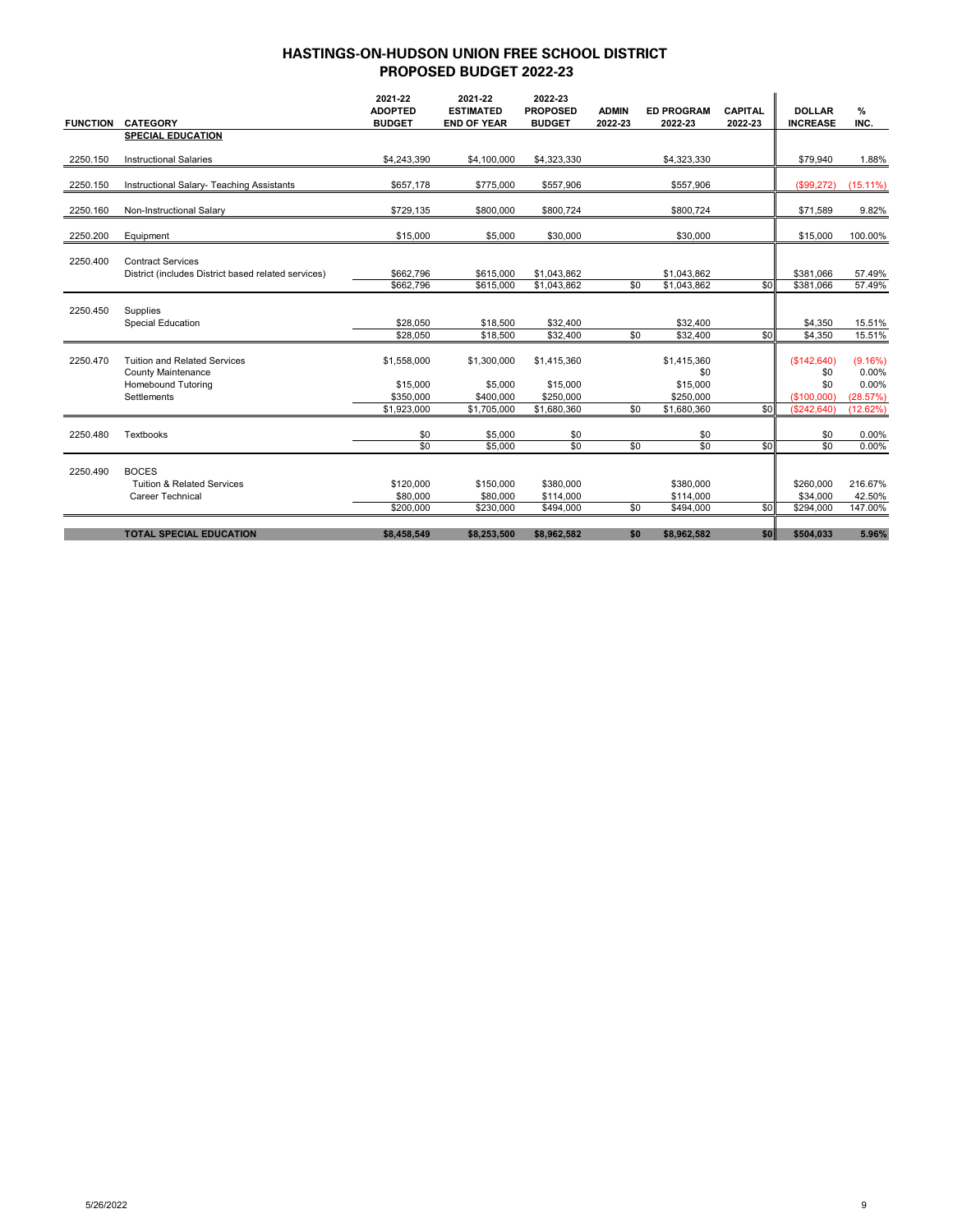|          | <b>FUNCTION CATEGORY</b>                                                                                                                     | 2021-22<br><b>ADOPTED</b><br><b>BUDGET</b>                            | 2021-22<br><b>ESTIMATED</b><br><b>END OF YEAR</b>                 | 2022-23<br><b>PROPOSED</b><br><b>BUDGET</b>                           | <b>ADMIN</b><br>2022-23 | <b>ED PROGRAM</b><br>2022-23                                          | <b>CAPITAL</b><br>2022-23 | <b>DOLLAR</b><br><b>INCREASE</b>              | %<br>INC.                                                   |
|----------|----------------------------------------------------------------------------------------------------------------------------------------------|-----------------------------------------------------------------------|-------------------------------------------------------------------|-----------------------------------------------------------------------|-------------------------|-----------------------------------------------------------------------|---------------------------|-----------------------------------------------|-------------------------------------------------------------|
|          | <b>ENGLISH LANGUAGE LEARNERS</b>                                                                                                             |                                                                       |                                                                   |                                                                       |                         |                                                                       |                           |                                               |                                                             |
| 2259.150 | <b>Instructional Salaries</b>                                                                                                                | \$0                                                                   | \$0                                                               | \$297,396                                                             |                         | \$297,396                                                             |                           | \$297,396                                     | 0.00%                                                       |
| 2259.400 | <b>Contract Services</b><br><b>Elementary School</b><br>Middle School<br><b>High School</b>                                                  | \$0<br>\$0<br>\$0                                                     | \$0<br>\$0<br>\$0                                                 | \$0<br>\$150<br>\$450                                                 |                         | \$0<br>\$150<br>\$450                                                 |                           | \$0<br>\$150<br>\$450                         | 0.00%<br>0.00%<br>0.00%                                     |
|          |                                                                                                                                              | \$0                                                                   | \$0                                                               | \$600                                                                 | \$0                     | \$600                                                                 | \$0                       | \$600                                         | 0.00%                                                       |
| 2259.450 | Supplies<br><b>Elementary School</b><br>Middle School<br><b>High School</b>                                                                  | \$0<br>\$0<br>\$0<br>\$0                                              | \$0<br>\$0<br>\$0<br>\$0                                          | \$1,800<br>\$638<br>\$1,000<br>\$3,438                                | \$0                     | \$1,800<br>\$638<br>\$1,000<br>\$3,438                                | \$0                       | \$1,800<br>\$638<br>\$1,000<br>\$3,438        | 0.00%<br>0.00%<br>0.00%<br>0.00%                            |
|          |                                                                                                                                              |                                                                       |                                                                   |                                                                       |                         |                                                                       |                           |                                               |                                                             |
| 2259.480 | Textbooks<br><b>Elementary School</b><br>Middle School<br><b>High School</b>                                                                 | \$0<br>\$0<br>\$0                                                     | \$0<br>\$0<br>\$0                                                 | \$0<br>\$465<br>\$900                                                 |                         | \$0<br>\$465<br>\$900                                                 |                           | \$0<br>\$465<br>\$900                         | 0.00%<br>0.00%<br>0.00%                                     |
|          |                                                                                                                                              | \$0                                                                   | \$0                                                               | \$1,365                                                               | \$0                     | \$1,365                                                               | \$0                       | \$1,365                                       | 0.00%                                                       |
|          | TOTAL ENGLISH LANGUAGE LEARNERS                                                                                                              | \$0                                                                   | \$0                                                               | \$302,799                                                             | \$0                     | \$302,799                                                             | \$0                       | \$302,799                                     | 0.00%                                                       |
|          | <b>INSTRUCTIONAL MEDIA</b>                                                                                                                   |                                                                       |                                                                   |                                                                       |                         |                                                                       |                           |                                               |                                                             |
| 2610.150 | <b>Instructional Salaries</b>                                                                                                                | \$238,863                                                             | \$239,000                                                         | \$258,295                                                             |                         | \$258,295                                                             |                           | \$19,432                                      | 8.14%                                                       |
| 2610.160 | Non-Instructional Salaries                                                                                                                   | \$76,976                                                              | \$100,000                                                         | \$79,043                                                              |                         | \$79,043                                                              |                           | \$2,067                                       | 2.69%                                                       |
| 2610.200 | Equipment<br>Elementary AV<br>Middle School AV<br>High School AV                                                                             | \$0<br>\$0<br>\$0                                                     | \$1,000<br>\$1,500<br>\$2,000<br>\$4,500                          | \$0<br>\$0<br>\$0                                                     | \$0                     | \$0<br>\$0<br>\$0<br>\$0                                              | \$0                       | \$0<br>\$0<br>\$0<br>\$0                      | 0.00%<br>0.00%<br>0.00%<br>0.00%                            |
| 2610.400 | <b>Contract Services</b><br>Elementary AV<br>Middle School AV<br>High School AV<br>Middle School Library<br>High School Library              | \$500<br>\$750<br>\$2,000<br>\$3,500<br>\$6,750                       | \$1,000<br>\$1,000<br>\$250<br>\$1,000<br>\$3,000<br>\$6,250      | \$500<br>\$750<br>\$2,000<br>\$3,500<br>\$6,750                       | \$0                     | \$0<br>\$500<br>\$750<br>\$2,000<br>\$3,500<br>\$6,750                | \$0                       | \$0<br>\$0<br>\$0<br>\$0<br>\$0<br>\$0        | 0.00%<br>0.00%<br>0.00%<br>0.00%<br>0.00%<br>0.00%          |
| 2610.450 | Supplies<br>Elementary AV<br>Middle School AV<br>High School AV<br><b>Elementary Library</b><br>Middle School Library<br>High School Library | \$1,500<br>\$2,030<br>\$3,500<br>\$500<br>\$1,200<br>\$375<br>\$9,105 | \$1,000<br>\$1,500<br>\$500<br>\$500<br>\$850<br>\$200<br>\$4,550 | \$1,500<br>\$2,030<br>\$3,500<br>\$500<br>\$1,200<br>\$375<br>\$9,105 | \$0                     | \$1,500<br>\$2,030<br>\$3,500<br>\$500<br>\$1,200<br>\$375<br>\$9,105 | \$0                       | \$0<br>\$0<br>\$0<br>\$0<br>\$0<br>\$0<br>\$0 | 0.00%<br>0.00%<br>0.00%<br>0.00%<br>0.00%<br>0.00%<br>0.00% |
| 2610.460 | Books - Library Program                                                                                                                      | \$34,068                                                              | \$29,500                                                          | \$34,068                                                              |                         | \$34,068                                                              |                           | \$0                                           | 0.00%                                                       |
|          | TOTAL INSTRUCTIONAL MEDIA                                                                                                                    | \$365,762                                                             | \$383,800                                                         | \$387,261                                                             | \$0                     | \$387,261                                                             | \$0                       | \$21,499                                      | 5.88%                                                       |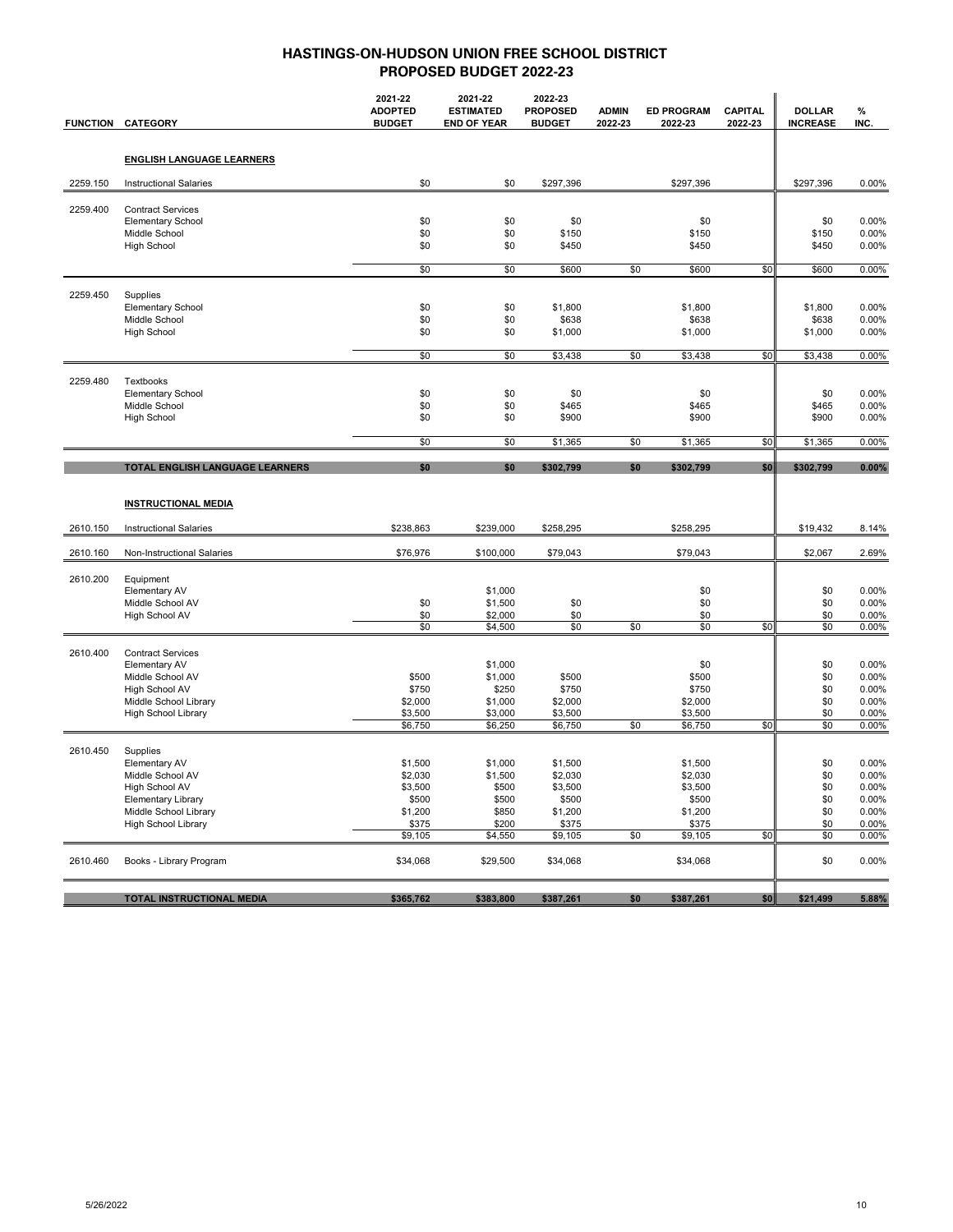|                      |                                                                                                                                           | 2021-22<br><b>ADOPTED</b>                     | 2021-22<br><b>ESTIMATED</b>                   | 2022-23<br><b>PROPOSED</b>                    | <b>ADMIN</b> | <b>ED PROGRAM</b>                             | <b>CAPITAL</b> | <b>DOLLAR</b>                      | %                                      |
|----------------------|-------------------------------------------------------------------------------------------------------------------------------------------|-----------------------------------------------|-----------------------------------------------|-----------------------------------------------|--------------|-----------------------------------------------|----------------|------------------------------------|----------------------------------------|
| <b>FUNCTION</b>      | <b>CATEGORY</b>                                                                                                                           | <b>BUDGET</b>                                 | <b>END OF YEAR</b>                            | <b>BUDGET</b>                                 | 2022-23      | 2022-23                                       | 2022-23        | <b>INCREASE</b>                    | INC.                                   |
|                      | <b>TECHNOLOGY</b>                                                                                                                         |                                               |                                               |                                               |              |                                               |                |                                    |                                        |
|                      | <b>INSTRUCTIONAL TECHNOLOGY</b>                                                                                                           |                                               |                                               |                                               |              |                                               |                |                                    |                                        |
| 2630.160             | <b>Non-Instructional Salaries</b>                                                                                                         | \$142,816                                     | \$145,000                                     | \$153,061                                     |              | \$153,061                                     |                | \$10,245                           | 7.17%                                  |
| 2630.400             | <b>Contract Services</b>                                                                                                                  | \$50,000                                      | \$45,000                                      | \$40,000                                      |              | \$40,000                                      |                | (\$10,000)                         | $(20.00\%)$                            |
| 2630.450             | Supplies                                                                                                                                  | \$20,000                                      | \$30,000                                      | \$20,000                                      |              | \$20,000                                      |                | \$0                                | 0.00%                                  |
| 2630.460             | Software Supplies                                                                                                                         | \$45,000                                      | \$40,000                                      | \$40,000                                      |              | \$40,000                                      |                | (S5,000)                           | $(11.11\%)$                            |
| 2630.490             | <b>Computer Repairs</b>                                                                                                                   | \$5,000                                       | \$5,000                                       | \$3,000                                       |              | \$3,000                                       |                | (\$2,000)                          | $(40.00\%)$                            |
| 2630.490             | <b>BOCES Local Area Network</b><br>LAN Support-Managed IT<br>Internet/Filter<br>Maintenance/Software Licenses/Warranties<br>Remote Backup | \$415.000<br>\$50,000<br>\$45,000<br>\$40,000 | \$450,000<br>\$45,000<br>\$45,000<br>\$35,000 | \$420,000<br>\$50,000<br>\$45,000<br>\$35,000 |              | \$420,000<br>\$50,000<br>\$45,000<br>\$35,000 |                | \$5,000<br>\$0<br>\$0<br>(\$5,000) | 1.20%<br>0.00%<br>0.00%<br>$(12.50\%)$ |
|                      | Website Maintenance                                                                                                                       | \$20,000                                      | \$27,000                                      | \$25,000                                      |              | \$25,000                                      |                | \$5,000                            | 25.00%                                 |
|                      | Online Database/Library/Software                                                                                                          | \$95,000                                      | \$160,000                                     | \$115,000                                     |              | \$115,000                                     |                | \$20,000                           | 21.05%                                 |
|                      |                                                                                                                                           | \$665,000<br>\$0                              | \$762,000                                     | \$690,000                                     |              | \$690,000<br>\$0                              | \$0            | \$25,000                           | 3.76%<br>0.00%                         |
| 2630.490<br>2630.490 | <b>COVID Technology</b><br><b>BOCES Equipment Lease</b>                                                                                   | \$310,000                                     | \$0<br>\$315,000                              | \$0<br>\$300,000                              |              | \$300,000                                     |                | \$0<br>(\$10,000)                  | (3.23%)                                |
|                      |                                                                                                                                           |                                               |                                               |                                               |              |                                               |                |                                    |                                        |
|                      | <b>INSTRUCTIONAL TECHNOLOGY</b>                                                                                                           | \$1,237,816                                   | \$1,342,000                                   | \$1,246,061                                   | \$0          | \$1,246,061                                   | \$0            | \$8,245                            | 0.67%                                  |
| 2630.400             | <b>STUDENT SUPPORT SYSTEM</b><br><b>ADMINISTRATIVE TECHNOLOGY</b><br>Eschool/IEP/Test Scoring                                             | \$107,000                                     | \$115,000                                     | \$120,000                                     |              | \$120,000                                     |                | \$13,000                           | 12.15%                                 |
|                      | <b>STUDENT SUPPORT SYSTEM</b><br><b>ADMINISTRATIVE TECHNOLOGY</b>                                                                         | \$107,000                                     | \$115,000                                     | \$120,000                                     |              | \$120,000                                     |                | \$13,000                           | 12.15%                                 |
|                      |                                                                                                                                           |                                               |                                               |                                               |              |                                               |                |                                    |                                        |
|                      | <b>TOTAL TECHNOLOGY</b>                                                                                                                   | \$1,344,816                                   | \$1,457,000                                   | \$1,366,061                                   | \$0          | \$1,366,061                                   | \$0            | \$21,245                           | 1.58%                                  |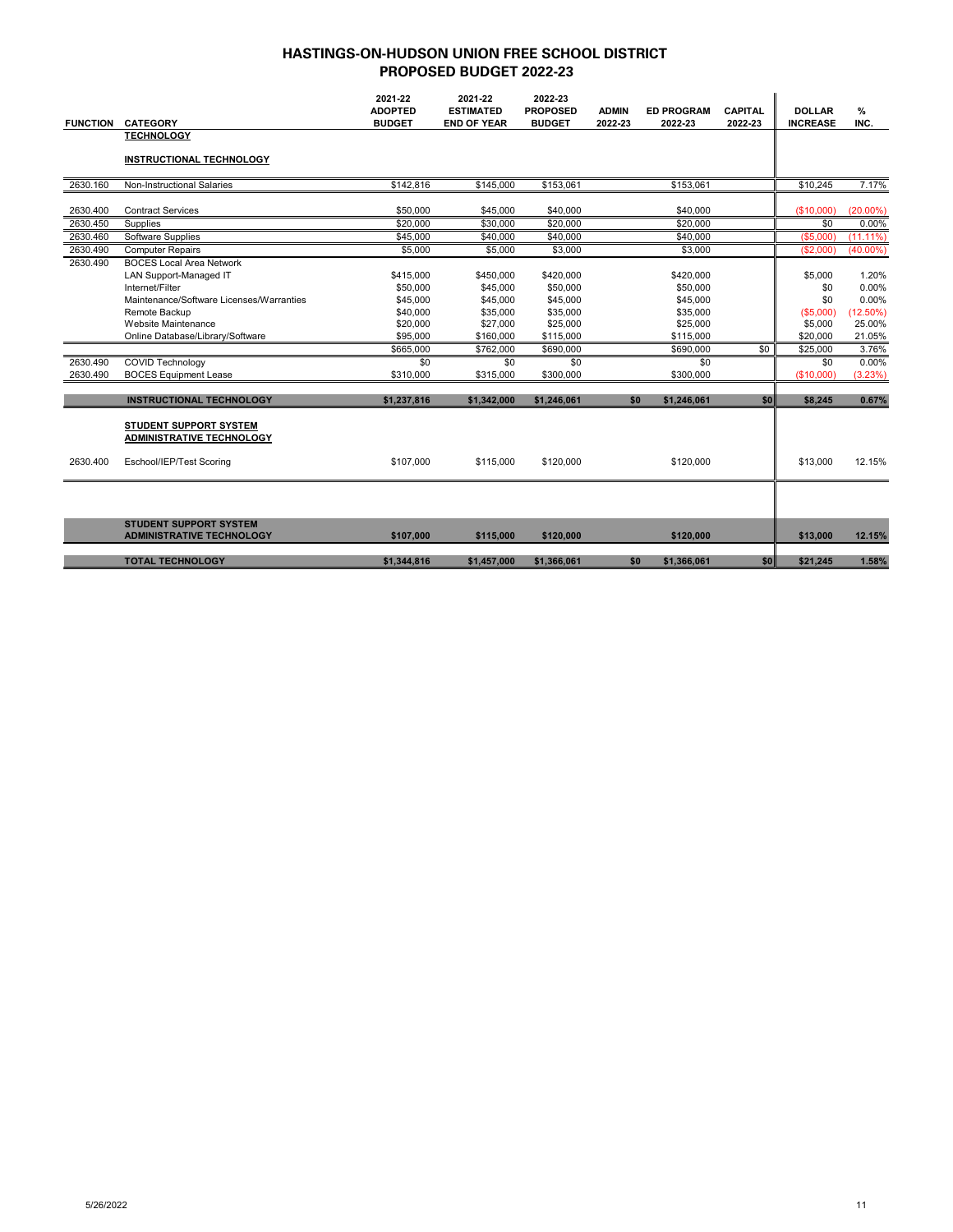| <b>FUNCTION</b> | <b>CATEGORY</b>                        | 2021-22<br><b>ADOPTED</b><br><b>BUDGET</b> | 2021-22<br><b>ESTIMATED</b><br><b>END OF YEAR</b> | 2022-23<br><b>PROPOSED</b><br><b>BUDGET</b> | <b>ADMIN</b><br>2022-23 | <b>ED PROGRAM</b><br>2022-23 | <b>CAPITAL</b><br>2022-23 | <b>DOLLAR</b><br><b>INCREASE</b> | $\%$<br>INC. |
|-----------------|----------------------------------------|--------------------------------------------|---------------------------------------------------|---------------------------------------------|-------------------------|------------------------------|---------------------------|----------------------------------|--------------|
|                 | PUPIL SERVICES - SCHOOL COUNSELING     |                                            |                                                   |                                             |                         |                              |                           |                                  |              |
|                 |                                        |                                            |                                                   |                                             |                         |                              |                           |                                  |              |
| 2810.150        | <b>Instructional Salaries</b>          | \$1.101.292                                | \$1,027,000                                       | \$1,114,765                                 |                         | \$1,114,765                  |                           | \$13,473                         | 1.22%        |
|                 | Summer Work                            | \$46,500                                   | \$51,000                                          | \$48,500                                    |                         | \$48,500                     |                           | \$2,000                          | 4.30%        |
|                 | <b>Total Instructional Salaries</b>    | \$1,147,792                                | \$1,078,000                                       | \$1,163,265                                 | \$0                     | \$1,163,265                  | \$0                       | \$15,473                         | 1.35%        |
| 2810.160        | Non-Instructional Salaries             | \$82,294                                   | \$94,000                                          | \$98,346                                    |                         | \$98,346                     |                           | \$16,052                         | 19.51%       |
|                 |                                        |                                            |                                                   |                                             |                         |                              |                           |                                  |              |
| 2810.400        | <b>Contract Services</b>               |                                            |                                                   |                                             |                         |                              |                           |                                  |              |
|                 | <b>Elementary School</b>               | \$500                                      | \$0                                               | \$500                                       |                         | \$500                        |                           | \$0                              | 0.00%        |
|                 | Middle School                          | \$1.125                                    | \$1,000                                           | \$500                                       |                         | \$500                        |                           | (\$625)                          | (55.56%)     |
|                 | <b>High School</b>                     | \$5,500                                    | \$4,000                                           | \$2,500                                     |                         | \$2,500                      |                           | (\$3,000)                        | (54.55%)     |
|                 |                                        | \$7,125                                    | \$5,000                                           | \$3,500                                     | \$0                     | \$3,500                      | \$0                       | (\$3,625)                        | (50.88%)     |
| 2810.450        | Supplies                               |                                            |                                                   |                                             |                         |                              |                           |                                  |              |
|                 | Social Worker                          | \$500                                      | \$500                                             | \$500                                       |                         | \$500                        |                           | \$0                              | 0.00%        |
|                 | <b>Elementary School</b>               | \$675                                      |                                                   | \$500                                       |                         | \$500                        |                           | (\$175)                          | (25.93%)     |
|                 | Middle School                          | \$1.125                                    | \$1,000                                           | \$1,500                                     |                         | \$1,500                      |                           | \$375                            | 33.33%       |
|                 | <b>High School</b>                     | \$2,500                                    | \$4,000                                           | \$2,500                                     |                         | \$2,500                      |                           | \$0                              | 0.00%        |
|                 | <b>Total Supplies</b>                  | \$4,800                                    | \$5,500                                           | \$5,000                                     | \$0                     | \$5,000                      | \$0                       | \$200                            | 4.17%        |
| 2810.470        | Homebound Instruction                  | \$15,000                                   | \$7,000                                           | \$15,000                                    |                         | \$15,000                     |                           | \$0                              | 0.00%        |
| 2810.490        | <b>BOCES/Naviance</b>                  | \$4,500                                    | \$3,500                                           | \$5,500                                     |                         | \$5,500                      |                           | \$1,000                          | 22.22%       |
| 2280.490        | Occupational Education                 | \$40,000                                   | \$20,000                                          | \$40,000                                    |                         | \$40,000                     |                           | \$0                              | 0.00%        |
|                 | <b>TOTAL PUPIL SERVICES - GUIDANCE</b> | \$1,301,511                                | \$1,213,000                                       | \$1,330,611                                 | \$0                     | \$1,330,611                  | \$0                       | \$29,100                         | 2.24%        |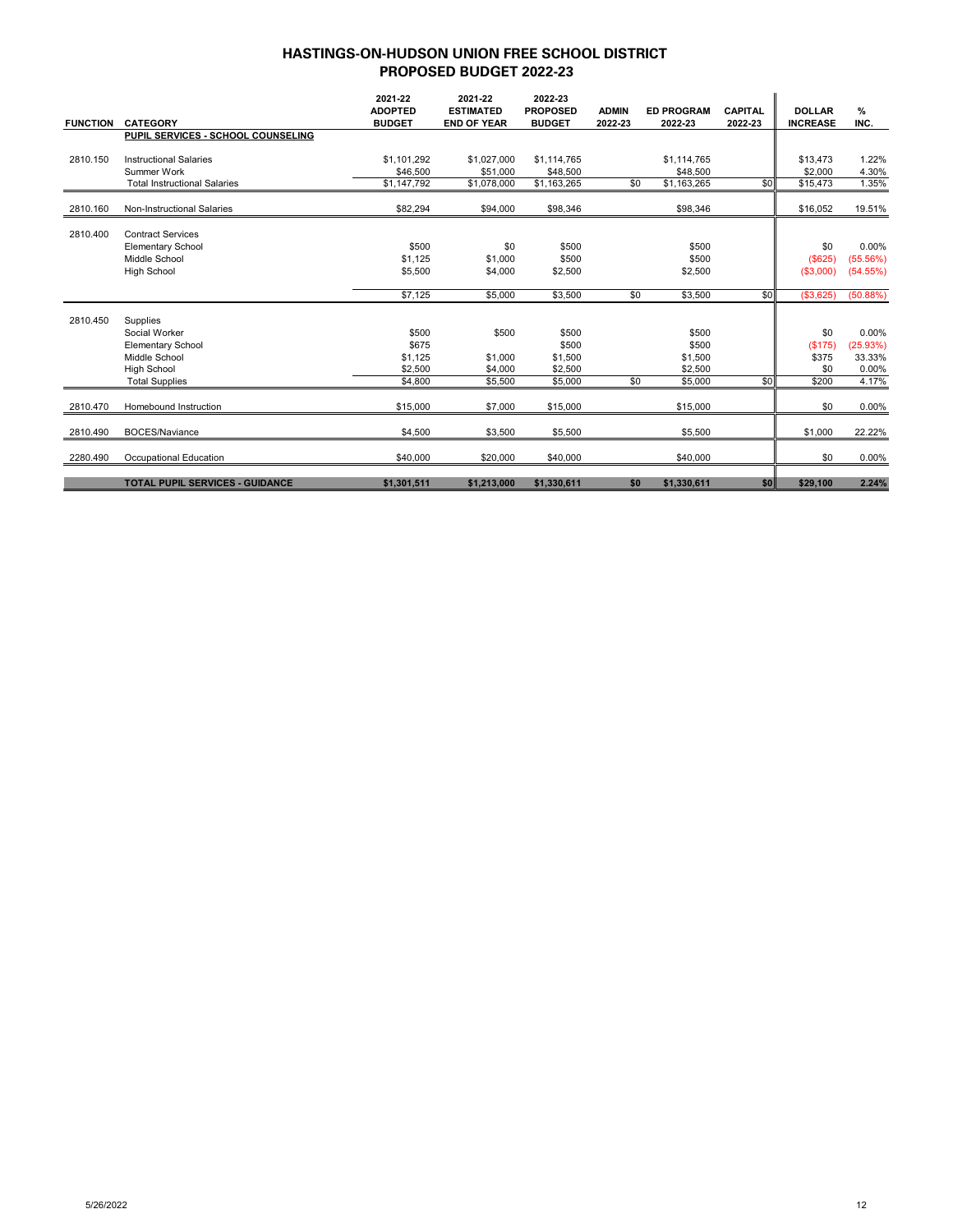|                 |                                            | 2021-22<br><b>ADOPTED</b> | 2021-22<br><b>ESTIMATED</b> | 2022-23<br><b>PROPOSED</b> | <b>ADMIN</b> | <b>ED PROGRAM</b> | <b>CAPITAL</b> | <b>DOLLAR</b>   | %            |
|-----------------|--------------------------------------------|---------------------------|-----------------------------|----------------------------|--------------|-------------------|----------------|-----------------|--------------|
| <b>FUNCTION</b> | <b>CATEGORY</b>                            | <b>BUDGET</b>             | <b>END OF YEAR</b>          | <b>BUDGET</b>              | 2022-23      | 2022-23           | 2022-23        | <b>INCREASE</b> | INC.         |
|                 | PUPIL SERVICES - HEALTH                    |                           |                             |                            |              |                   |                |                 |              |
|                 |                                            |                           |                             |                            |              |                   |                |                 |              |
| 2815.160        | Salaries                                   |                           |                             |                            |              |                   |                |                 |              |
|                 | <b>Nurses</b>                              | \$352.363                 | \$345.000                   | \$369.105                  |              | \$369.105         |                | \$16,742        | 4.75%        |
|                 | Summer Work                                | \$9,000                   | \$11,000                    | \$14,000                   |              | \$14,000          |                | \$5,000         | 55.56%       |
|                 | Additional part time COVID coverage        | \$15,000                  | \$25,000                    | \$0                        |              | \$0               |                | (\$15,000)      | $(100.00\%)$ |
|                 | Doctor                                     | \$26,000                  | \$25,000                    | \$25,000                   |              | \$25,000          |                | (S1.000)        | (3.85%)      |
|                 |                                            |                           |                             |                            |              |                   |                |                 |              |
| 2815.400        | <b>Health Services</b>                     |                           |                             |                            |              |                   |                | \$0             | 0.00%        |
|                 | <b>Other Districts</b>                     | \$45,000                  | \$50,000                    | \$52,000                   |              | \$52,000          |                | \$7,000         | 15.56%       |
|                 | Sub Nurses/Contract                        | \$10,000                  | \$2,500                     | \$15,000                   |              | \$15,000          |                | \$5,000         | 50.00%       |
|                 |                                            | \$55,000                  | \$52,500                    | \$67,000                   |              | \$67,000          |                | \$12,000        | 21.82%       |
| 2815.450        | Supplies                                   | \$11,000                  | \$13,000                    | \$12,000                   |              | \$12,000          |                | \$1,000         | 9.09%        |
|                 |                                            |                           |                             |                            |              |                   |                |                 |              |
|                 | <b>TOTAL PUPIL SERVICES - HEALTH</b>       | \$468,363                 | \$471,500                   | \$487,105                  | \$0          | \$487,105         | \$0            | \$18,742        | 4.00%        |
|                 | PUPIL SERVICES - PSYCHOLOGIST              |                           |                             |                            |              |                   |                |                 |              |
| 2820.150        | <b>Instructional Salaries</b>              | \$683.844                 | \$650,000                   | \$705,011                  |              | \$705.011         |                | \$21.167        | 3.10%        |
|                 | Summer Work                                | \$6,000                   | \$1,500                     | \$5,000                    |              | \$5,000           |                | (\$1,000)       | (16.67%)     |
|                 | <b>Total Instructional Salaries</b>        | \$689.844                 | \$651,500                   | \$710,011                  | \$0          | \$710,011         | \$0            | \$20,167        | 2.92%        |
| 2820.400        | <b>Contract Services</b>                   |                           |                             |                            |              |                   |                |                 |              |
|                 | Middle School                              | \$375                     | \$500                       | \$375                      |              | \$375             |                | \$0             | 0.00%        |
|                 | <b>High School</b>                         | \$0                       | \$0                         | \$0                        |              | \$0               |                | \$0             | 0.00%        |
|                 |                                            | \$375                     | \$500                       | \$375                      | \$0          | \$375             | \$0            | \$0             | 0.00%        |
| 2820.450        | Supplies                                   |                           |                             |                            |              |                   |                |                 |              |
|                 | District                                   | \$9,767                   | \$0                         | \$7,176                    |              | \$7,176           |                | (\$2,591)       | (26.53%)     |
|                 | Middle School                              | \$0                       | \$500                       | \$1,425                    |              | \$1,425           |                | \$1,425         | 0.00%        |
|                 | <b>High School</b>                         | \$0                       | \$500                       | \$0                        |              | \$0               |                | \$0             | 0.00%        |
|                 |                                            | \$9,767                   | \$1,000                     | \$8,601                    | \$0          | \$8,601           | \$0            | (S1, 166)       | $(11.94\%)$  |
|                 | <b>TOTAL PUPIL SERVICES - PSYCHOLOGIST</b> | \$699.986                 | \$653.000                   | \$718.987                  | \$0          | \$718.987         | \$0            | \$19.001        | 2.71%        |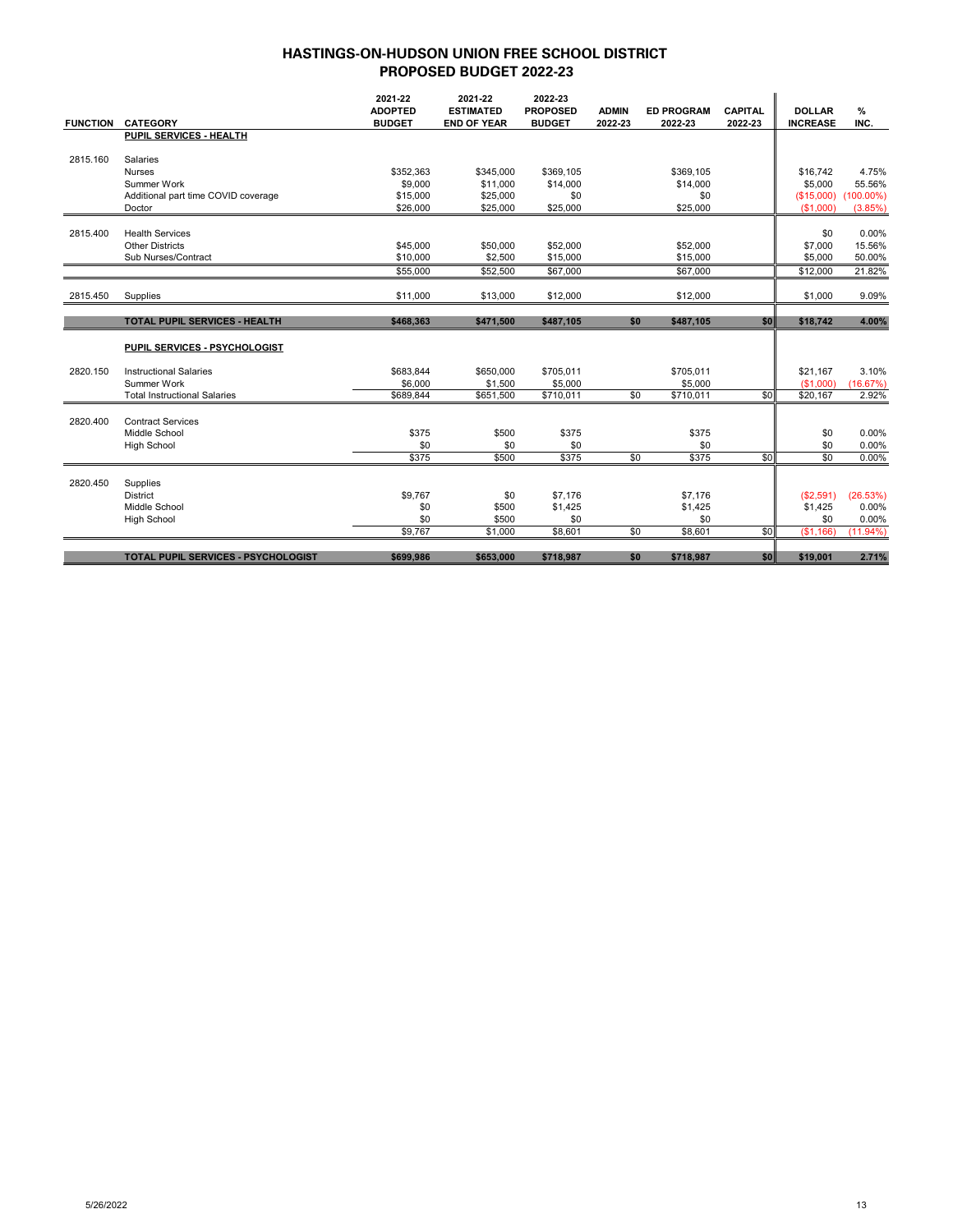|                 |                                       | 2021-22<br><b>ADOPTED</b> | 2021-22<br><b>ESTIMATED</b> | 2022-23<br><b>PROPOSED</b> | <b>ADMIN</b> | <b>ED PROGRAM</b> | <b>CAPITAL</b> | <b>DOLLAR</b>   | %           |
|-----------------|---------------------------------------|---------------------------|-----------------------------|----------------------------|--------------|-------------------|----------------|-----------------|-------------|
| <b>FUNCTION</b> | <b>CATEGORY</b>                       | <b>BUDGET</b>             | <b>END OF YEAR</b>          | <b>BUDGET</b>              | 2022-23      | 2022-23           | 2022-23        | <b>INCREASE</b> | INC.        |
|                 | <b>CO-CURRICULAR ACTIVITIES</b>       |                           |                             |                            |              |                   |                |                 |             |
| 2850.150        | Co-Curricular Salaries                | \$368,000                 | \$320,000                   | \$357,000                  |              | \$357,000         |                | (\$11,000)      | (2.99%)     |
|                 |                                       |                           |                             |                            |              |                   |                |                 |             |
| 2850.400        | <b>Contract Services</b>              | \$25,000                  | \$20,000                    | \$20,000                   |              | \$20,000          |                | (\$5,000)       | $(20.00\%)$ |
|                 | <b>Hillside Theater</b>               | \$500                     | \$500                       | \$3,000                    |              | \$3,000           |                | \$2,500         | 500.00%     |
|                 | <b>Hillside Class Trips</b>           | \$0                       | \$0                         | \$25,000                   |              | \$25,000          |                | \$25,000        | 0.00%       |
|                 | Middle School                         | \$13,095                  | \$5,000                     | \$10,000                   |              | \$10,000          |                | (\$3,095)       | (23.63%)    |
|                 | Middle School Theater                 | \$4,546                   | \$3,000                     | \$4,546                    |              | \$4,546           |                | \$0             | 0.00%       |
|                 | Middle Schools Class Trips            | \$0                       | \$0                         | \$40,000                   |              | \$40,000          |                | \$40,000        | 0.00%       |
|                 | <b>High School</b>                    | \$14,500                  | \$10,000                    | \$14,500                   |              | \$14,500          |                | \$0             | 0.00%       |
|                 | High School Theater                   | \$13,000                  | \$4,500                     | \$13,000                   |              | \$13,000          |                | \$0             | 0.00%       |
|                 | <b>High School Class Trips</b>        | \$0                       | \$0                         | \$20,000                   |              | \$20,000          |                | \$20,000        | 0.00%       |
|                 | <b>Community Service</b>              | \$4,000                   | \$0                         | \$3,000                    |              | \$3,000           |                | (S1,000)        | $(25.00\%)$ |
|                 |                                       | \$74,641                  | \$43,000                    | \$153,046                  | \$0          | \$153,046         | \$0            | \$78,405        | 105.04%     |
|                 |                                       |                           |                             |                            |              |                   |                |                 |             |
|                 | TOTAL CO-CURRICULAR ACTIVITIES        | \$442,641                 | \$363,000                   | \$510,046                  | \$0          | \$510,046         | \$0            | \$67,405        | 15.23%      |
|                 | <b>INTERSCHOLASTIC ATHLETICS</b>      |                           |                             |                            |              |                   |                |                 |             |
| 2855.150        | Salaries                              |                           |                             |                            |              |                   |                |                 |             |
|                 | <b>Athletic Director</b>              | \$188,203                 | \$190,000                   | \$196,053                  |              | \$196,053         |                | \$7,850         | 4.17%       |
|                 | Coaching                              | \$338,000                 | \$365,000                   | \$383,250                  |              | \$383,250         |                | \$45,250        | 13.39%      |
|                 | Intramurals                           | \$18,000                  | \$8,000                     | \$20,000                   |              | \$20,000          |                | \$2,000         | 11.11%      |
|                 | Timers, Security                      | \$20,894                  | \$7,000                     | \$12,000                   |              | \$12,000          |                | (\$8,894)       | (42.57%)    |
|                 |                                       | \$565,097                 | \$570,000                   | \$611,303                  | \$0          | \$611,303         | \$0            | \$46,206        | 8.18%       |
| 2855.160        | Non-Instructional Salary              | \$66,220                  | \$64,500                    | \$67,333                   |              | \$67,333          |                | \$1,113         | 1.68%       |
| 2855.200        | Equipment MS/HS                       | \$9,500                   | \$9,000                     | \$3,000                    |              | \$3,000           |                | (\$6,500)       | (68.42%)    |
| 2855.400        | <b>Contract Services</b>              |                           |                             |                            |              |                   |                |                 |             |
|                 | <b>Games Supervision</b>              | \$3,000                   | \$2,000                     | \$4,000                    |              | \$4,000           |                | \$1,000         | 33.33%      |
|                 | Cleaning/Repairs                      | \$18,000                  | \$16,000                    | \$20,000                   |              | \$20,000          |                | \$2,000         | 11.11%      |
|                 | Fees                                  | \$9,500                   | \$5,000                     | \$8,500                    |              | \$8,500           |                | (\$1,000)       | (10.53%)    |
|                 | Dues                                  | \$4,625                   | \$4,000                     | \$5,000                    |              | \$5,000           |                | \$375           | 8.11%       |
|                 | Officials                             | \$6,000                   | \$2,500                     | \$3,000                    |              | \$3,000           |                | (\$3,000)       | $(50.00\%)$ |
|                 | Sports Trainer                        | \$25,000                  | \$23,500                    | \$25,500                   |              | \$25,500          |                | \$500           | 2.00%       |
|                 | Quad Village-Merged Sports            | \$25,000                  | \$15,000                    | \$20,000                   |              | \$20,000          |                | (\$5,000)       | $(20.00\%)$ |
|                 |                                       | \$91,125                  | \$68,000                    | \$86,000                   | \$0          | \$86,000          | \$0            | (\$5, 125)      | (5.62%)     |
| 2855.450        | Supplies                              | \$46,000                  | \$37,000                    | \$35,000                   |              | \$35,000          |                | (\$11,000)      | $(23.91\%)$ |
| 2855.490        | <b>BOCES</b> Interscholastic Services | \$68,000                  | \$70,000                    | \$74,000                   |              | \$74,000          |                | \$6,000         | 8.82%       |
|                 |                                       |                           |                             |                            |              |                   |                |                 |             |
|                 | TOTAL INTERSCHOLASTIC ATHLETICS       | \$845,942                 | \$818,500                   | \$876,636                  | \$0          | \$876,636         | \$0            | \$30,694        | 3.63%       |
|                 | <b>TOTAL INSTRUCTION</b>              | \$32,853,290              | \$32,056,457                | \$33,857,411               | \$1,795,261  | \$32,062,150      | <b>\$0</b>     | \$1,004,121     | 3.06%       |
|                 |                                       |                           |                             |                            |              |                   |                |                 |             |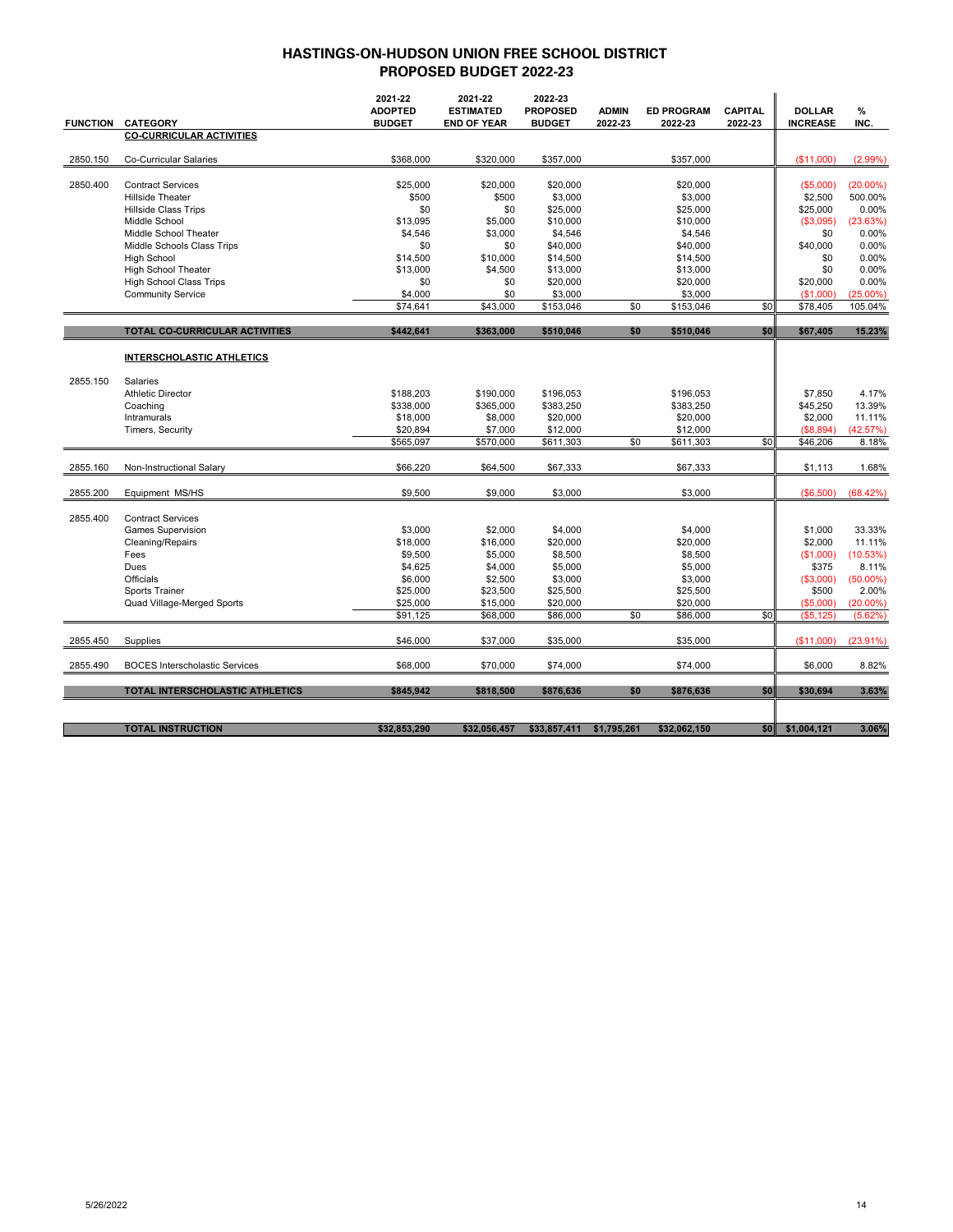| <b>FUNCTION</b> | <b>CATEGORY</b>               | 2021-22<br><b>ADOPTED</b><br><b>BUDGET</b> | 2021-22<br><b>ESTIMATED</b><br><b>END OF YEAR</b> | 2022-23<br><b>PROPOSED</b><br><b>BUDGET</b> | <b>ADMIN</b><br>2022-23 | <b>ED PROGRAM</b><br>2022-23 | CAPITAL<br>2022 23 | <b>DOLLAR</b><br><b>INCREASE</b> | %<br>INC. |
|-----------------|-------------------------------|--------------------------------------------|---------------------------------------------------|---------------------------------------------|-------------------------|------------------------------|--------------------|----------------------------------|-----------|
|                 | <b>TRANSPORTATION</b>         |                                            |                                                   |                                             |                         |                              |                    |                                  |           |
| 5510.160        | In-District Salary            | \$24,000                                   | \$25,000                                          | \$24,780                                    |                         | \$24,780                     |                    | \$780                            | 3.25%     |
| 5510.160        | In-District Salary- Bus Aides | \$28,700                                   | \$26,500                                          | \$29,875                                    |                         | \$29,875                     |                    | \$1,175                          | 4.09%     |
| 5540.400        | Out of District Consortium    | \$900,000                                  | \$985,000                                         | \$1,015,400                                 |                         | \$1,015,400                  |                    | \$115,400                        | 12.82%    |
| 5540.400        | <b>In-District Contract</b>   | \$300,000                                  | \$305,000                                         | \$315,000                                   |                         | \$315,000                    |                    | \$15,000                         | 5.00%     |
| 5540.400        | Sports                        | \$120,000                                  | \$109,000                                         | \$114,450                                   |                         | \$114,450                    |                    | (\$5,550)                        | (4.63%)   |
|                 | <b>TOTAL TRANSPORTATION</b>   | \$1,372,700                                | \$1,450,500                                       | \$1,499,505                                 | \$0                     | \$1,499,505                  | \$0                | \$126,805                        | 9.24%     |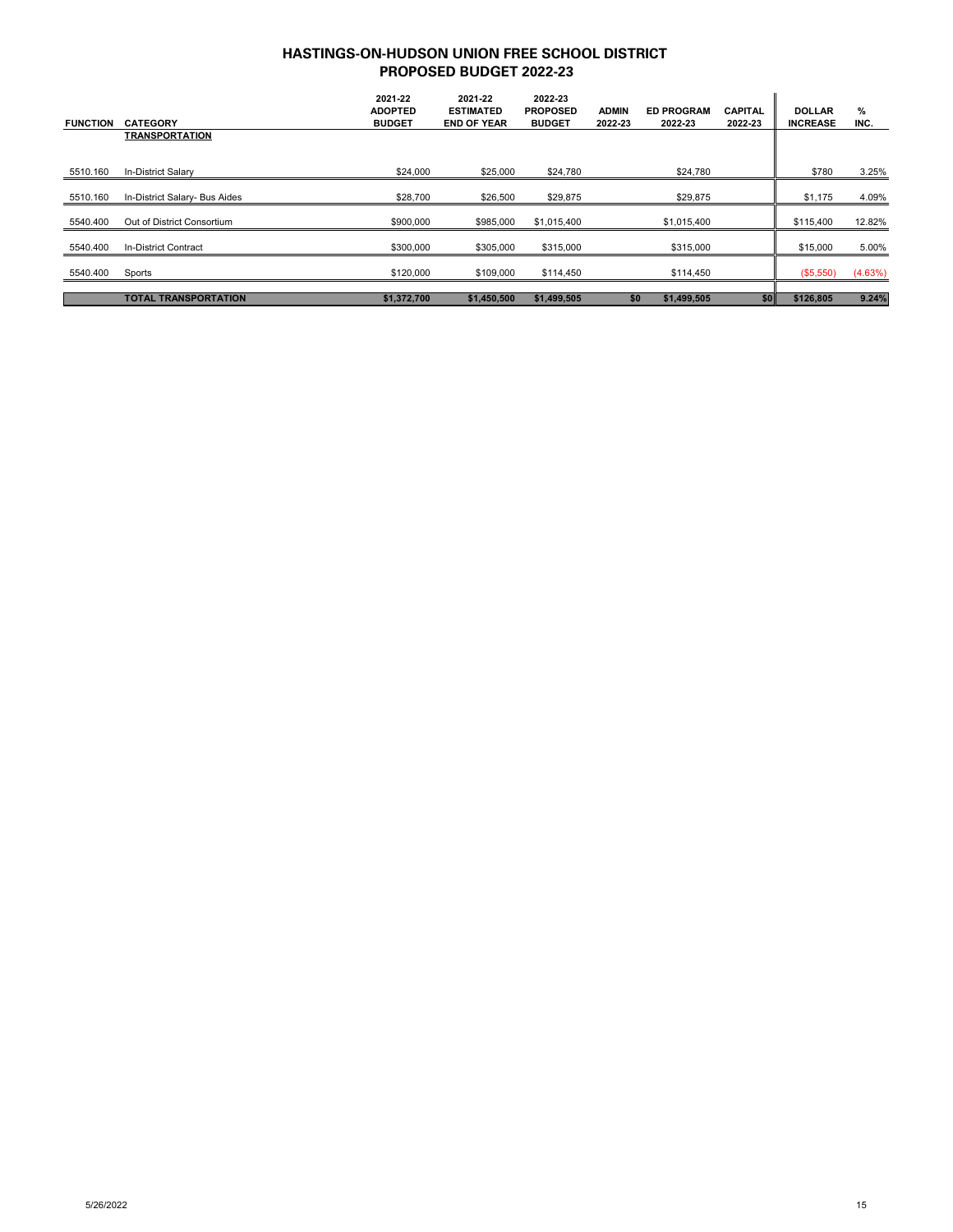| <b>FUNCTION</b> | <b>CATEGORY</b>                          | 2021-22<br><b>ADOPTED</b><br><b>BUDGET</b> | 2021-22<br><b>ESTIMATED</b><br><b>END OF YEAR</b> | 2022-23<br><b>PROPOSED</b><br><b>BUDGET</b> | <b>ADMIN</b><br>2022-23 | <b>ED PROGRAM</b><br>2022-23 | <b>CAPITAL</b><br>2022-23 | <b>DOLLAR</b><br><b>INCREASE</b> | $\%$<br>INC. |
|-----------------|------------------------------------------|--------------------------------------------|---------------------------------------------------|---------------------------------------------|-------------------------|------------------------------|---------------------------|----------------------------------|--------------|
|                 | <b>UNDISTRIBUTED EXPENSES</b>            |                                            |                                                   |                                             |                         |                              |                           |                                  |              |
|                 | <b>EMPLOYEE BENEFITS</b>                 |                                            |                                                   |                                             |                         |                              |                           |                                  |              |
| 9010.800        | Non-Teacher Retirement                   | \$773,240                                  | \$795,000                                         | \$765,240                                   | \$183,658               | \$352,010                    | \$229,572                 | (\$8,000)                        | (1.03%)      |
| 9020.800        | <b>Teacher Retirement</b>                | \$2,559,780                                | \$2,350,000                                       | \$2,753,380                                 | \$192,737               | \$2,560,643                  |                           | \$193,600                        | 7.56%        |
| 9030.800        | Social Security                          | \$2,193,470                                | \$2,135,000                                       | \$2,245,779                                 | \$219,578               | \$1,886,454                  | \$139,747                 | \$52,309                         | 2.38%        |
| 9040.800        | Workers' Compensation                    | \$210,000                                  | \$190,000                                         | \$195,000                                   |                         | \$195,000                    |                           | (\$15,000)                       | (7.14%)      |
| 9045.800        | Life Insurance                           | \$10,000                                   | \$16,000                                          | \$16,500                                    |                         | \$16,500                     |                           | \$6,500                          | 65.00%       |
| 9050.800        | Unemployment Insurance                   | \$20,000                                   | \$0                                               | \$0                                         |                         | \$0                          |                           | (\$20,000)                       | $(100.00\%)$ |
| 9060.150        | Health Insurance Waiver - Instructional  | \$195,000                                  | \$195,000                                         | \$200,000                                   |                         | \$200,000                    |                           | \$5,000                          | 2.56%        |
| 9060.160        | Heath Insurance Waiver-Non-Instructional | \$165,000                                  | \$155,000                                         | \$165,000                                   | \$18,150                | \$135,300                    | \$11,550                  | \$0                              | 0.00%        |
| 9060.800        | Health Insurance                         | \$6,270,530                                | \$6,080,000                                       | \$6,278,270                                 | \$690,610               | \$5,148,181                  | \$439,479                 | \$7,740                          | 0.12%        |
| 9070.800        | <b>CSEA Welfare Fund</b>                 | \$98,570                                   | \$108,000                                         | \$105,270                                   | \$20,195                | \$54,295                     | \$30,780                  | \$6,700                          | 6.80%        |
| 9070.800        | <b>HTA Welfare Fund</b>                  | \$326,540                                  | \$365,000                                         | \$372,140                                   | \$26,050                | \$346,090                    |                           | \$45,600                         | 13.96%       |
| 9089.490        | Employee Assistance Program              | \$6,500                                    | \$5,000                                           | \$6,500                                     |                         | \$6,500                      |                           | \$0                              | 0.00%        |
|                 | <b>TOTAL EMPLOYEE BENEFITS</b>           | \$12,828,630                               | \$12,394,000                                      | \$13,103,079                                | \$1,350,978             | \$10,900,973                 | \$851,128                 | \$274,449                        | 2.14%        |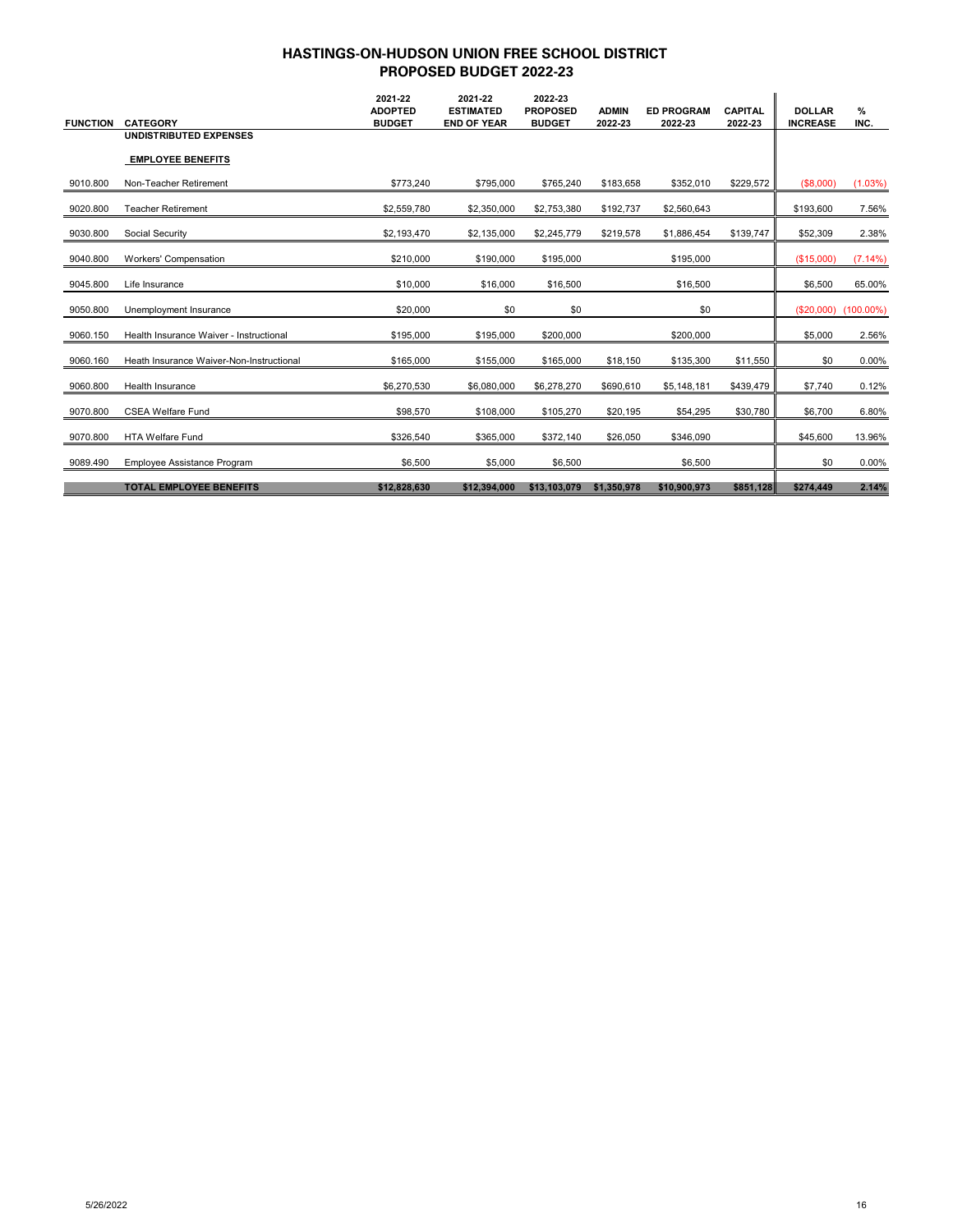| <b>FUNCTION</b> | <b>CATEGORY</b>                       | 2021-22<br><b>ADOPTED</b><br><b>BUDGET</b> | 2021-22<br><b>ESTIMATED</b><br><b>END OF YEAR</b> | 2022-23<br><b>PROPOSED</b><br><b>BUDGET</b> | <b>ADMIN</b><br>2022-23 | <b>ED PROGRAM</b><br>2022-23 | <b>CAPITAL</b><br>2022-23 | <b>DOLLAR</b><br><b>INCREASE</b> | $\%$<br>INC. |
|-----------------|---------------------------------------|--------------------------------------------|---------------------------------------------------|---------------------------------------------|-------------------------|------------------------------|---------------------------|----------------------------------|--------------|
|                 | <b>DEBT SERVICE</b>                   |                                            |                                                   |                                             |                         |                              |                           |                                  |              |
|                 |                                       |                                            |                                                   |                                             |                         |                              |                           |                                  |              |
| 9711.600        |                                       |                                            |                                                   |                                             |                         |                              |                           |                                  |              |
|                 | Principal - (BOND)                    |                                            |                                                   |                                             |                         |                              |                           |                                  |              |
|                 | - Capital Improvement 2014            | \$515,000                                  | \$510,000                                         | \$525,000                                   |                         |                              | \$525,000                 | \$10,000                         | 1.94%        |
|                 | - Capital Improvement 2019            | \$0                                        | \$0                                               | \$645,000                                   |                         |                              | \$645,000                 | \$645,000                        | 0.00%        |
|                 |                                       |                                            |                                                   |                                             |                         |                              |                           |                                  |              |
| 9711.700        |                                       |                                            |                                                   |                                             |                         |                              |                           |                                  |              |
|                 | Interest - (BOND)                     |                                            |                                                   |                                             |                         |                              |                           |                                  |              |
|                 | - Capital Improvement 2014            | \$120,138                                  | \$130,388                                         | \$109,738                                   |                         |                              | \$109,738                 | (\$10,400)                       | (8.66%)      |
|                 | - Capital Improvement 2019            | \$0                                        | \$0                                               | \$230,244                                   |                         |                              | \$230,244                 | \$230,244                        | 0.00%        |
|                 |                                       |                                            |                                                   |                                             |                         |                              |                           |                                  |              |
| 9731.700        | Interest - Bond Anticipation Note     | \$27,000                                   | \$27,000                                          |                                             |                         |                              | \$0                       | (\$27,000)                       | $(100.00\%)$ |
|                 |                                       |                                            |                                                   |                                             |                         |                              |                           |                                  |              |
| 9785.600        | Principal - Installment Purchase Debt | \$127,036                                  | \$122,887                                         | \$131,324                                   |                         |                              | \$131,324                 | \$4,288                          | 3.38%        |
| 9785.700        | Interest - Installment Purchase Debt  | \$24,186                                   | \$28,335                                          | \$19,898                                    |                         |                              | \$19,898                  | (S4, 288)                        | (17.73%)     |
|                 |                                       |                                            |                                                   |                                             |                         |                              |                           |                                  |              |
|                 |                                       |                                            |                                                   |                                             |                         |                              |                           |                                  |              |
|                 | <b>TOTAL DEBT SERVICE</b>             | \$813,360                                  | \$818,610                                         | \$1,661,204                                 | \$0                     | \$0                          | \$1,661,204               | \$847,844                        | 104.24%      |
|                 |                                       |                                            |                                                   |                                             |                         |                              |                           |                                  |              |
|                 | <b>INTERFUND TRANSFERS</b>            |                                            |                                                   |                                             |                         |                              |                           |                                  |              |
| 9950.000        | Capital Fund - Regular                | \$100,000                                  | \$100,000                                         | \$70,000                                    |                         |                              | \$70,000                  | ( \$30,000)                      | $(30.00\%)$  |
|                 | Capital Reserve Fund                  | \$0                                        |                                                   |                                             |                         |                              | \$0                       | \$0                              | 0.00%        |
|                 | <b>Transfer Lunch Fund</b>            | \$0                                        | \$0                                               |                                             |                         | 0.000                        |                           | \$0                              | 0.00%        |
|                 | Special Aid Fund                      | \$35,000                                   | \$60,000                                          | \$60,000                                    |                         | \$60,000                     |                           | \$25,000                         | 71.43%       |
|                 |                                       |                                            |                                                   |                                             |                         |                              |                           |                                  |              |
|                 | <b>TOTAL INTERFUND TRANSFER</b>       | \$135,000                                  | \$160,000                                         | \$130,000                                   | \$0                     | \$60,000                     | \$70,000                  | (\$5,000)                        | $(3.70\%)$   |
|                 |                                       |                                            |                                                   |                                             |                         |                              |                           |                                  |              |
|                 | <b>TOTAL UNDISTRIBUTED</b>            | \$13,776,990                               | \$13,372,610                                      | \$14,894,283                                | \$1,350,978             | \$10,960,973                 | \$2,582,332               | \$1,117,293                      | 8.11%        |
|                 |                                       |                                            |                                                   |                                             |                         |                              |                           |                                  |              |
|                 |                                       |                                            |                                                   |                                             |                         |                              |                           |                                  |              |
|                 |                                       |                                            |                                                   |                                             |                         |                              |                           |                                  |              |
|                 | <b>TOTAL GENERAL FUND BUDGET</b>      | \$52.823.911                               | \$51.897.467                                      | \$55,293,555                                | \$4.973.480             | \$44,800,078                 | \$5,519,997               | \$2.469.644                      | 4.68%        |